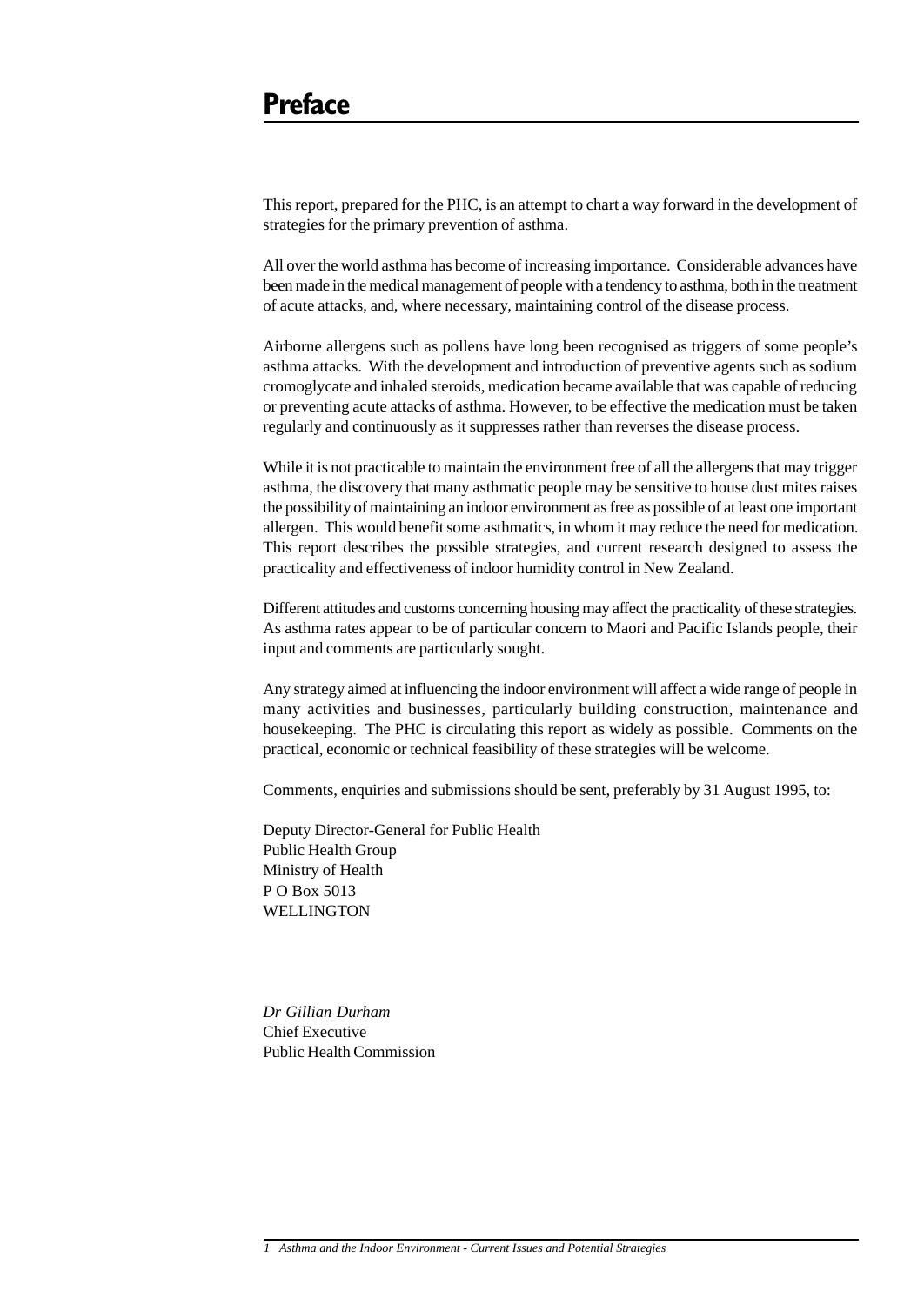# **Contents**

| Preface                                                                       | 1           |
|-------------------------------------------------------------------------------|-------------|
| Summary                                                                       | 4           |
| Background                                                                    | 5           |
| Epidemics of Asthma Mortality                                                 | 5           |
| An epidemic of asthma mortality - 1960s<br>The New Zealand mortality epidemic | 5<br>5      |
| Rising Asthma Prevalence                                                      | 6           |
| Associated trends<br>Increasing prevalence<br>Potential causes                | 6<br>6<br>8 |
| Asthma and the Environment                                                    | 10          |
| Outdoor Air Pollution and Asthma                                              | 10          |
| Individual air pollutants<br>The New Zealand situation                        | 10<br>12    |
| The Indoor Environment and Asthma                                             | 12          |
| Relationship of domestic environmental factors and asthma                     | 13          |
| <b>Inhalant Allergens and Asthma</b>                                          | 14          |
| <b>Inhalant Allergens</b>                                                     | 14          |
| Sensitisation                                                                 | 14          |
| Antioxidants                                                                  | 14          |
| Maintenance of Asthma                                                         | 15          |
| Allergic Rhinitis and Atopic Dermatitis                                       | 15          |
| Cat and House Dust Mite Allergens                                             | 16          |
| The Biology and Distribution of Cat Allergens                                 | 16          |
| The Biology and Distribution of House Dust Mites                              | 16          |
| Mite biology<br>Quantifying house dust mites and their allergens              | 17<br>18    |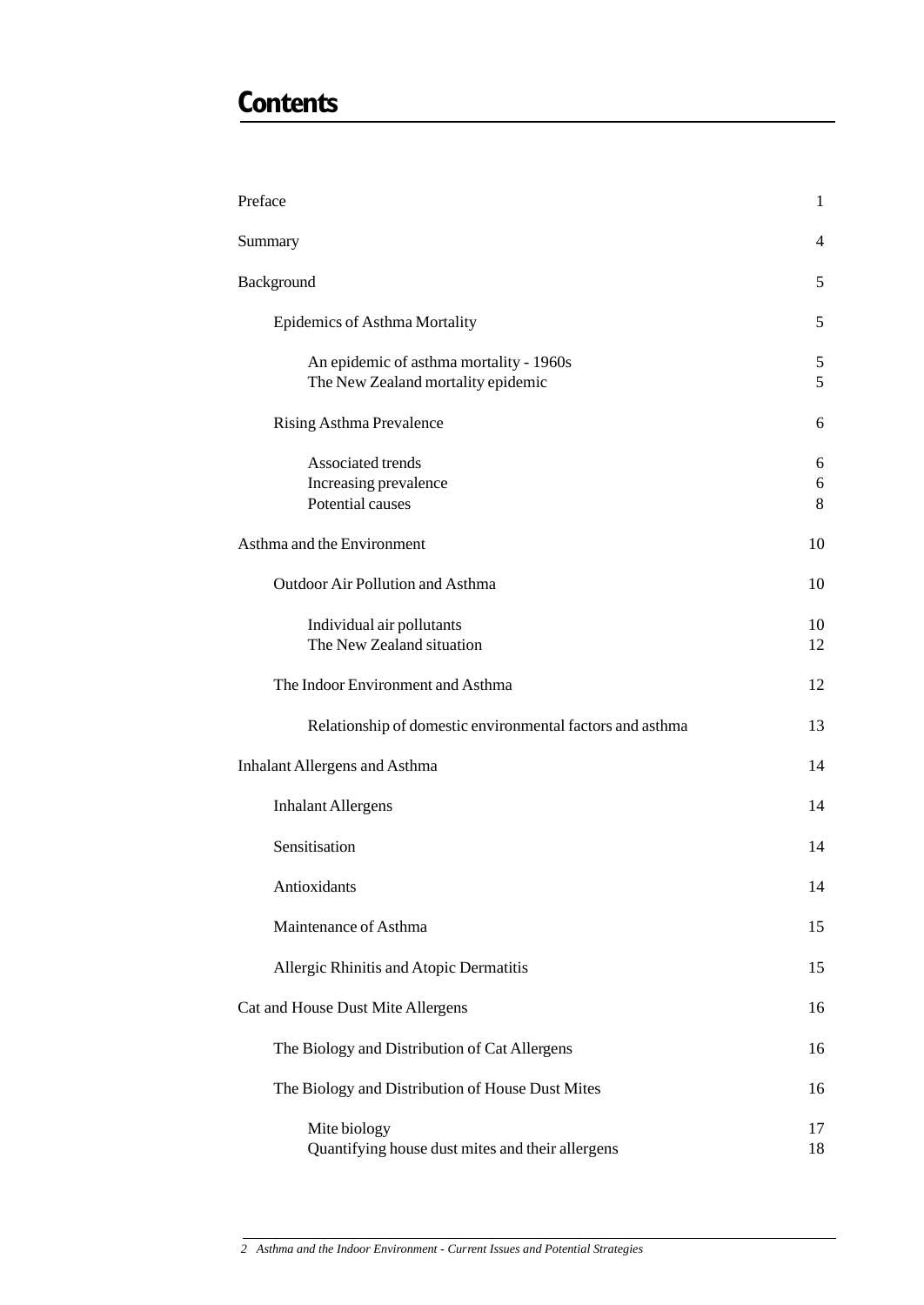| The Relationship Between Asthma and Cat and House Dust Mite Allergens |    |
|-----------------------------------------------------------------------|----|
| in New Zealand                                                        | 20 |
| Cat and house dust mite allergen levels in New Zealand                | 20 |
| New Zealand studies                                                   | 20 |
| Controlling Mites and their Allergens                                 | 20 |
| Chemical control                                                      | 21 |
| Barrier protection                                                    | 21 |
| Physical methods                                                      | 21 |
| <b>Conclusions and Recommendations</b>                                | 24 |
| Large Scale Asthma Prevention                                         | 24 |
| Primary prevention                                                    | 24 |
| Secondary prevention                                                  | 24 |
| Conclusions                                                           | 25 |
| References                                                            | 26 |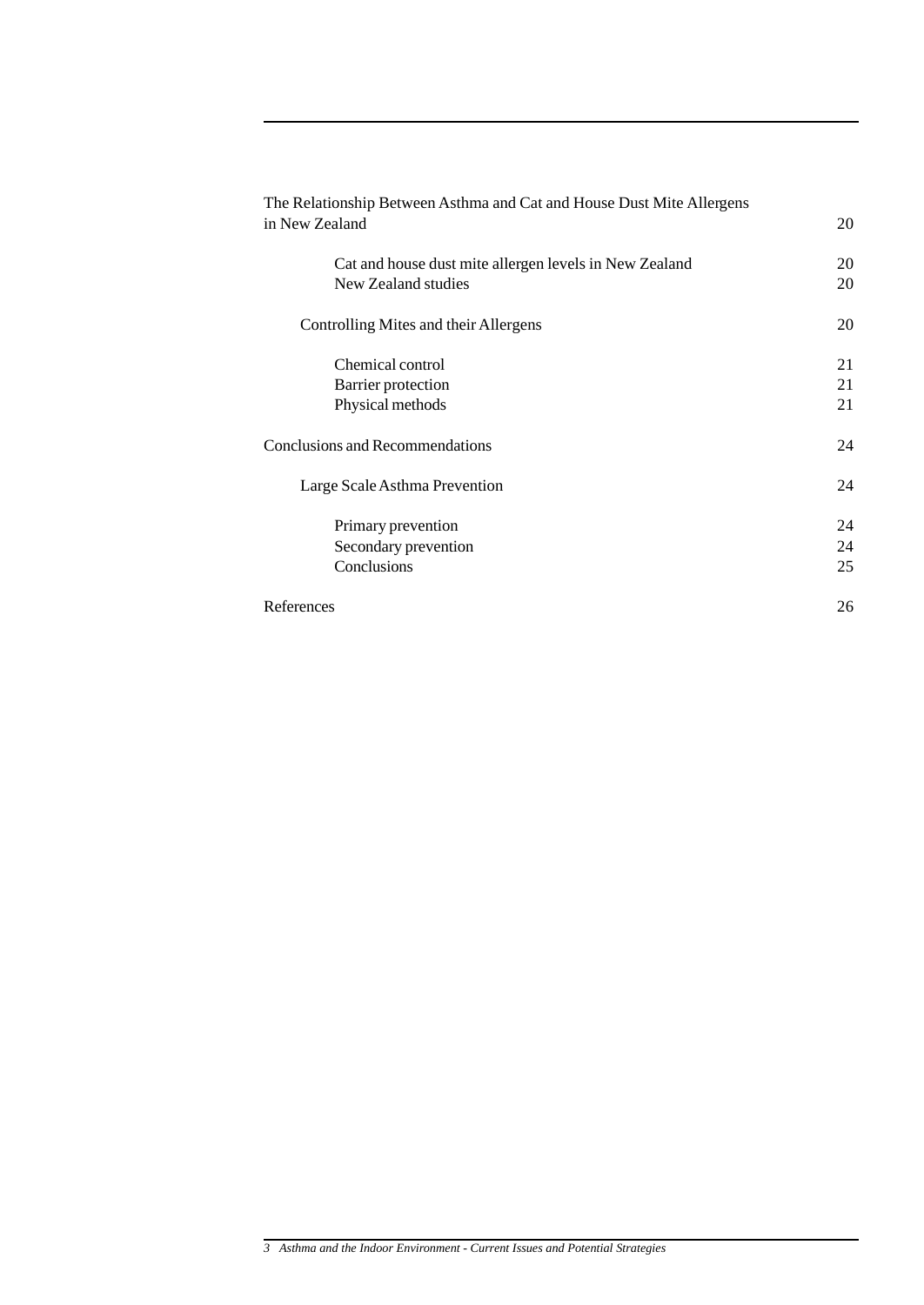The last thirty years have seen a considerable growth in interest and concern about asthma, with increased mortality, increased severity and rising prevalence, reported from many countries. New Zealand has been at the forefront of these changes with an epidemic of mortality, high morbidity and rising prevalence.

These dismal statistics despite an enormous increase in the use of pharmaceuticals to manage asthma, have prompted an examination of the role of environmental factors in 'causing' asthma and maintaining symptoms. The development of sophisticated techniques for quantifying allergens in the environment has led to studies, that for house dust mite allergen, have defined levels associated with the risk of sensitisation and levels associated with an increased risk of asthma exacerbations.

Many different strategies have been employed to reduce domestic allergens and these strategies and their efficacy are reviewed in this report. What is known about domestic allergens in New Zealand is reviewed together with studies that are currently in progress.

Lastly recommendations are made concerning the need to increase the awareness of health professionals and the public about allergies and the need to consider further environmental intervention programmes in New Zealand for the secondary and ultimately the primary prevention of atopic asthma.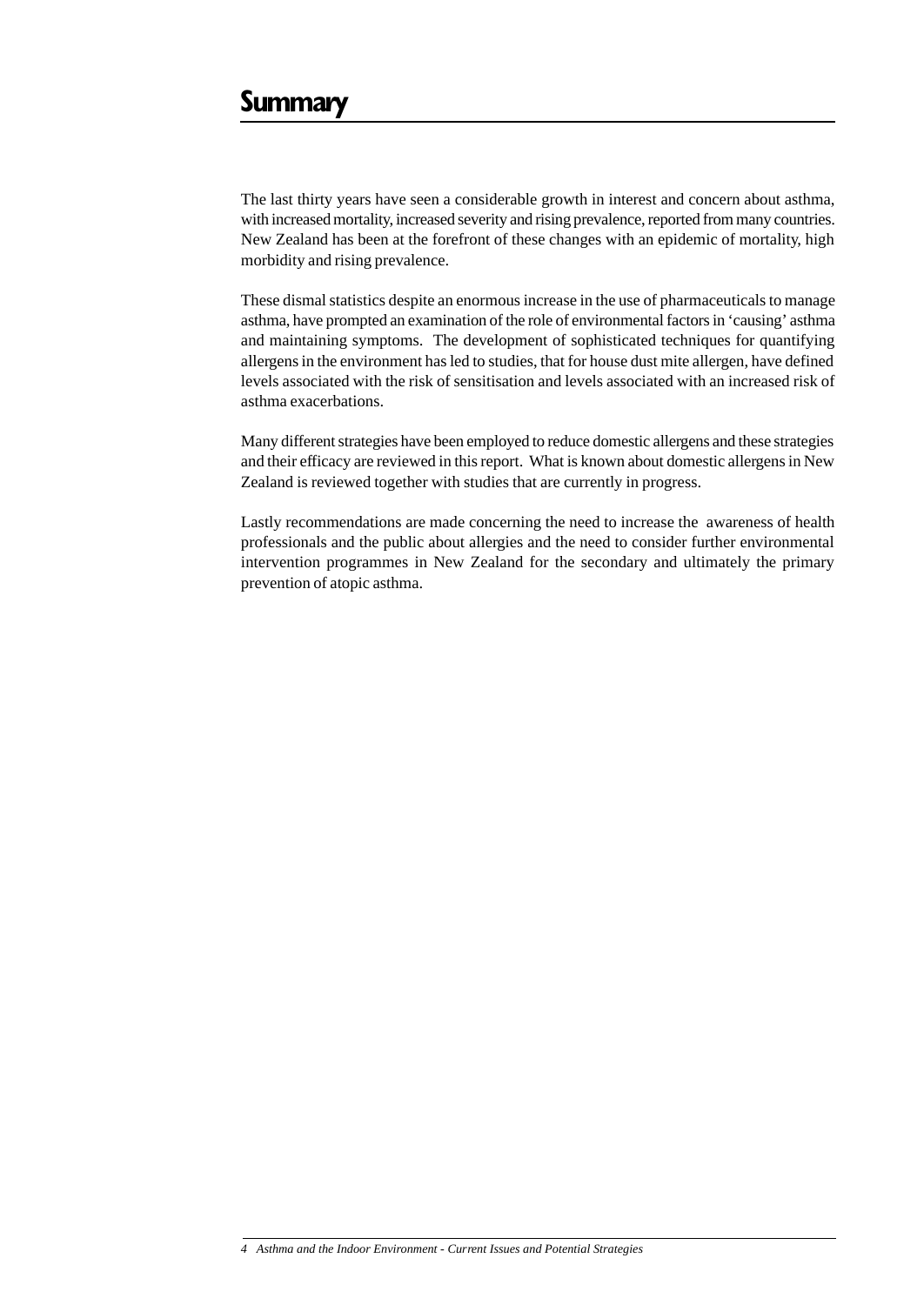In order to appreciate the growing concerns over the many aspects of asthma and allergic disease, the stimulus they have given to studies of the environment, and the role that New Zealand has played in these developments, it is necessary to review some of this background.

### **Epidemics of Asthma Mortality**

**An epidemic of asthma mortality - 1960s**

Concern about asthma mortality began suddenly in the mid 1960s in Australia and the United Kingdom, with case reports, and then time trend data, linking a dramatic increase in asthma mortality, with sales of a new, potent synthetic adrenaline-like, bronchodilator - isoprenaline (Inman and Adelstein, 1969). The epidemic was particularly associated with increasing over the counter sales of a high dose 'forte' preparation by metered dose inhaler and the increase in mortality was most marked in the 14 to 19 age group (Inman and Adelstein, 1969). Mortality increased suddenly in six countries, but was not observed in any country where the high dose preparation was not sold (Stolley, 1972).

In the United Kingdom this dramatic rise in fatal asthma disturbed a hundred years of stable asthma mortality statistics(Speizer and Doll, 1968). Considerable debate at the time, and the lack of formal case control or cohort studies, left many unanswered questions and between the late 1960s and early 1980s a considerable 'rationalisation' took place, along two lines of reasoning. The first hypothesis suggested that the epidemic was spurious and due to diagnostic transfer from other respiratory diseases and incorrect coding of death certificates. The second was that if the increase was real it had arisen because the underlying severity of asthma had been underestimated and death had occurred because of severe asthma, and not as a consequence of therapy (Pearce et al, 1991).

The issue was hotly debated and never satisfactorily resolved. Nevertheless this episode in the late 1960s served to inform physicians that asthma could prove fatal contrary to contemporary dogma, and sowed the first seeds of concern about asthma therapy. This led to the development of more beta 2 selective bronchodilators without the pronounced cardiovascular effects of isoprenaline. With their introduction, and with warnings and restrictions on sales of isoprenaline, the epidemic disappeared as rapidly as it had begun(Inman and Adelstein, 1969).

### **The New Zealand mortality epidemic**

The recognition in 1982 of a second asthma mortality epidemic, confined to New Zealand and commencing in 1976, had a significant impact on asthma research and subsequently on asthma management both in New Zealand and internationally (Jackson et al, 1982). As in the 1960s the epidemic led to considerable national and international interest and speculation about the likely causes, and led New Zealand and many other countries to examine similar trends in asthma prevalence and morbidity. A two year national case study showed that the epidemic was real and not a spurious increase from altered International Classification of Diseases (ICD) coding or diagnostic transfer(Sears et al, 1985). This case study became the touchstone for similar studies internationally and the subsequent demonstration of more gradual rising asthma mortality in many countries (Buist and Vollmer, 1990). In New Zealand a series of case control studies subsequently confirmed the most likely cause of the epidemic was the excessive use of the beta agonist fenoterol during severe asthma attacks (Pearce et al, 1990; Grainger et al, 1991; Crane et al, 1989). Interestingly fenoterol shared many features with isoprenaline in that it was marketed as a high dose 'forte' preparation and had considerably greater cardiovascular effects than other commonly prescribed beta agonists. Increased risks associated with fenoterol were also found in a case control study in Canada (Spitzer et al, 1992) and effective removal of fenoterol from the New Zealand market has been associated with a dramatic decline in asthma mortality and morbidity (Crane et al, 1992).

*5 Asthma and the Indoor Environment - Current Issues and Potential Strategies*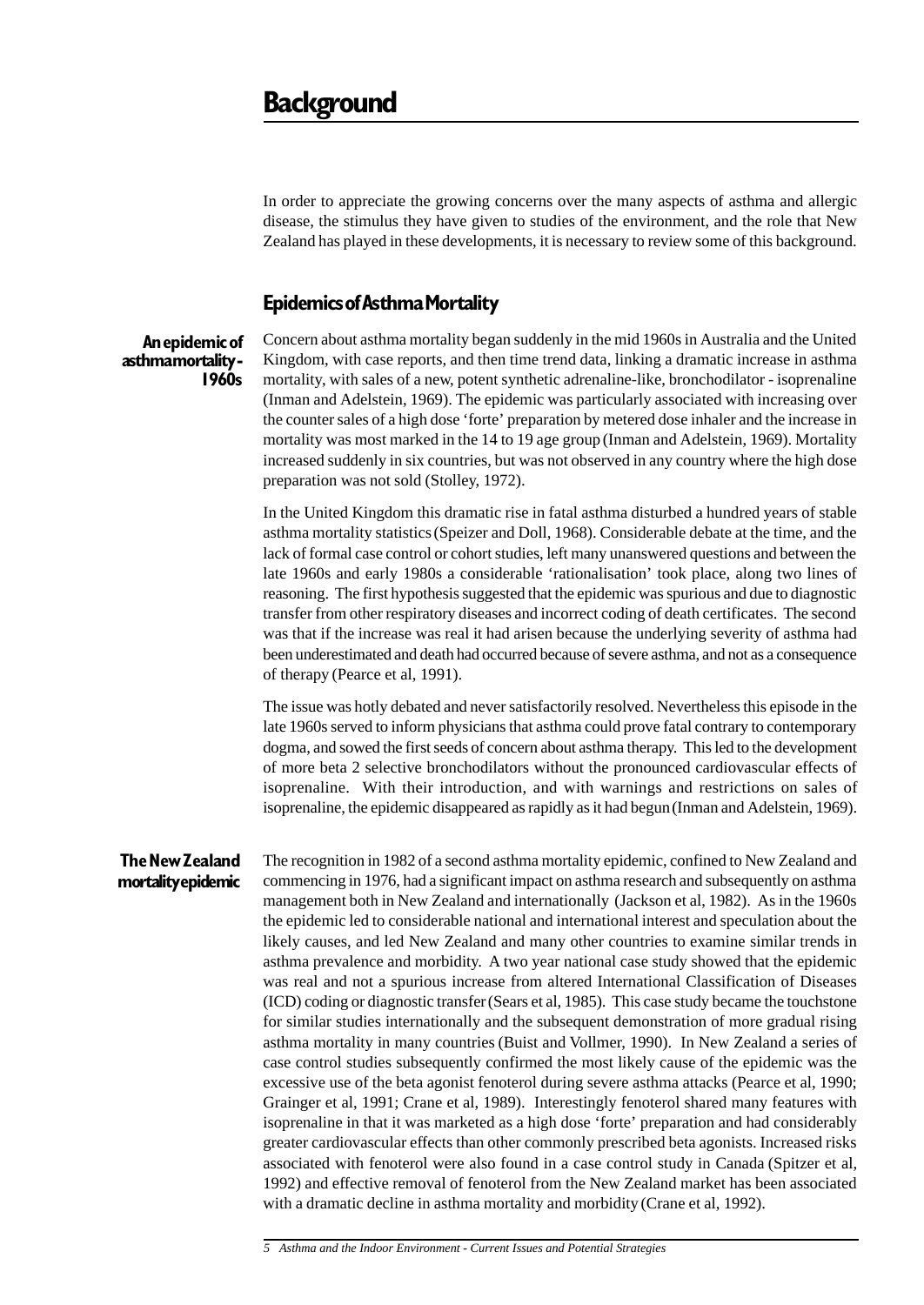## **Rising Asthma Prevalence**

During the period between the late 1960s and 1970s reports suggested that asthma was becoming more common (Dawson et al, 1969) and a clear linkage between the pulmonary and allergic aspects of asthma was made. At this stage the increases in prevalence were largely anecdotal as no previous studies were available for comparison. However many small studies of prevalence in children were undertaken around the world, for example, in New Zealand by Milne showing that wheezing illness was now a common problem in childhood (Milne, 1969). Subsequently repeat observations using identical criteria and methods to those first studies, have consistently shown a marked increase in reporting of asthma symptoms (see below).

#### **Changes in the management of asthma in the 1970s Associated trends**

Investigation of cellular events in the airway showed that mast cells could be triggered to release smooth muscle agonists such as histamine by the bridging of cell bound receptors with IgE molecules. These immunological observations linked the atopic or allergic nature of asthma, directly to airway constricting events in the lung(Bhat et al, 1976). The demonstration of smooth muscle contraction by the release of preformed cellular smooth muscle agonists on signals from allergen specific IgE set the course for the regular use of beta agonist bronchodilators as the mainstay of asthma treatment. Through the 1970s the recommendations for using inhaled beta agonists by metered dose inhaler gradually underwent a change from 'as required' to regular use four times or more daily. In the last few years use has reverted to as required following renewed concern over beta agonist bronchodilators.

### **Worldwide trends**

The more gradual worldwide trends of increasing prevalence, severity, and mortality remain puzzling, occurring as they do in the face of large increases in the use of anti-inflammatory asthma treatment and at a time of greater understanding of the pathophysiology of asthma, and when mortality for almost all other common chronic diseases is declining. This asthma paradox has been attributed by some authors to aspects of asthma treatment particularly beta agonist use. These hypotheses have suggested that chronic use of bronchodilators might increase the underlying severity of asthma by increasing exposure to inhaled allergen with the associated symptoms blocked by inhaled bronchodilators, or by beta agonists inhibiting release of potent anti-inflammatory mediators from cells such as mast cells and basophils(Page, 1991).

### **Increasing prevalence**

Increasing asthma prevalence is a more likely explanation for the gradual as opposed to the epidemic rise in mortality and morbidity. There is now considerable evidence that asthma has become more common in children and young adults during the last 20 to 30 years, in countries with widely differing lifestyles and ethnic groups, including New Zealand (see *Table 1*). Although methodological differences in these studies make it difficult to interpret the magnitude of the differences in asthma prevalence between countries, the trend of increasing prevalence amongst similar populations within countries is remarkably consistent, and in some cases of considerable magnitude. As a result, asthma has become one of the most common medical disorders in both developing and western countries.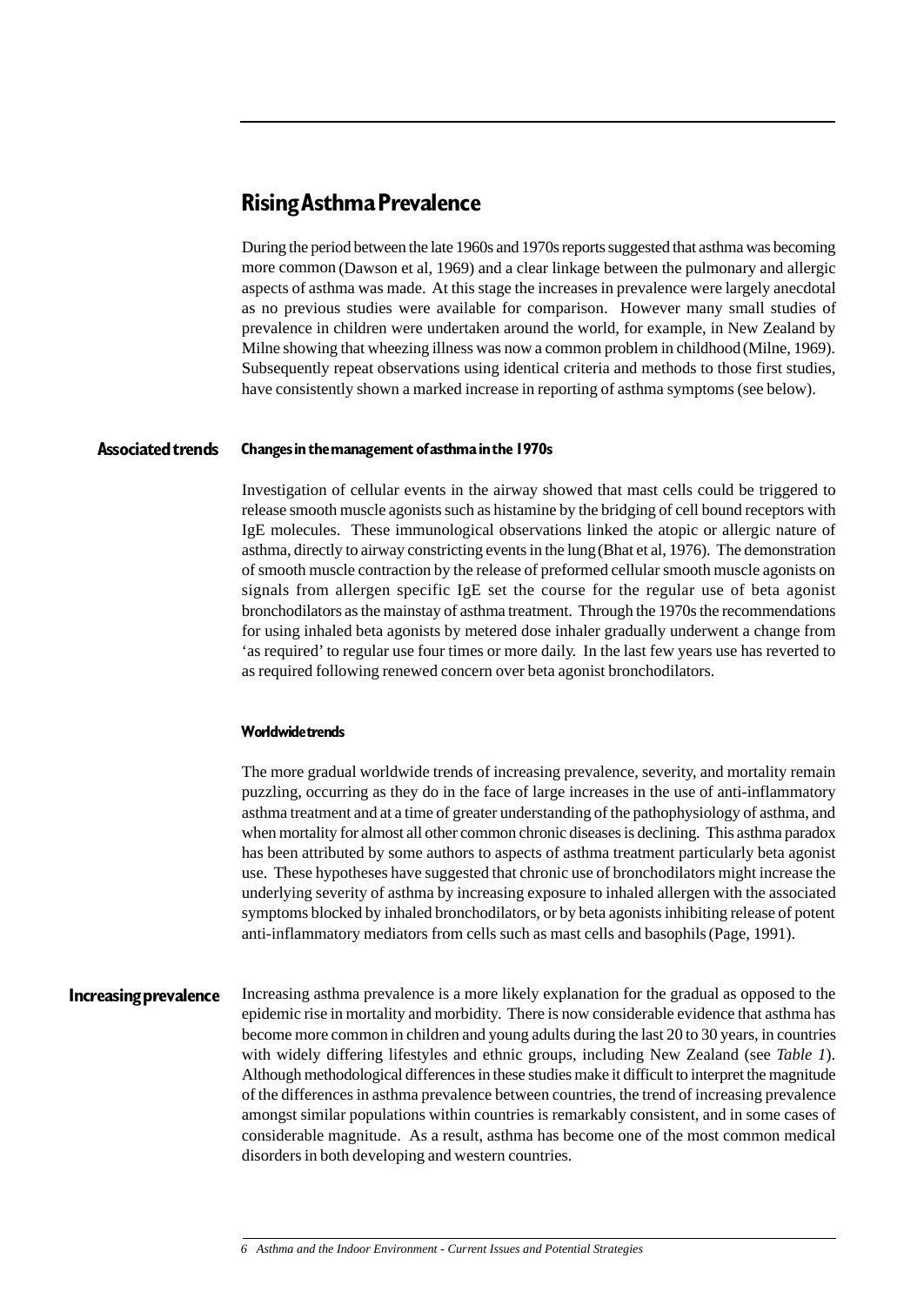| Country          | Reference                  | Period of   | "Asthma Prevalence %" + |      |
|------------------|----------------------------|-------------|-------------------------|------|
|                  |                            | Observation | From                    | To   |
| Australia        | Robertson et al, 1991      | 1964-1990   | 19.1                    | 46.0 |
|                  | Peat et al, 1993           | 1982-1992   | 12.9                    | 19.3 |
| Canada           | Infante-Rivard et al, 1987 | 1980-1983   | 3.8                     | 6.5  |
| England          | Morrison-Smith, 1976       | 1956-1975   | 1.8                     | 6.3  |
|                  | Whincup et al, 1993        | 1966-1990   | 18.3                    | 21.8 |
|                  | Burney et al, 1990         | 1973-1986   | 2.4                     | 3.6  |
| Finland          | Haahtela et al, 1990       | 1961-1986   | 0.1                     | 1.8  |
| France           | Perdrizet et al, 1987      | 1968-1982   | 3.3                     | 5.4  |
| <b>Israel</b>    | Auerbach et al, 1993       | 1986-1990   | 7.9                     | 9.6  |
| Japan            | Nishima, 1993              | 1982-1992   | 3.3                     | 4.6  |
| New Zealand      | Mitchell, 1983             | 1969-1982   | 7.1                     | 13.5 |
|                  | Shaw et al, 1990           | 1975-1989   | 26.2                    | 34.0 |
| Papua New Guinea | Dowse et al, 1985          | 1973-1984   | 0.0                     | 0.6  |
| Scotland         | Ninan et al, 1992          | 1964-1989   | 10.4                    | 19.8 |
| Sweden           | Alberg, 1989               | 1971-1981   | 1.9                     | 2.8  |
| Tahiti           | Liard et al, 1988          | 1979-1984   | 11.5                    | 14.3 |
| Taiwan           | Hsieh et al, 1988          | 1974-1985   | 1.3                     | 5.1  |
| <b>USA</b>       | Gergen et al, 1988         | 1971-1976   | 4.8                     | 7.6  |
|                  | Weitzman et al, 1992       | 1981-1988   | 3.1                     | 4.3  |
| Wales            | Burr et al, 1989           | 1973-1988   | 4.0                     | 9.0  |

*Table 1: International Trends in Asthma Prevalence in Children and Young Adults*

† Asthma prevalence data for a country is only included if the same method was used on two occasions. Many different methods were used to define asthma or asthma symptoms in studies from the different countries; as a result comparison of the asthma prevalence rates between countries should be avoided.

Studies in New Zealand amongst children have shown an increase in prevalence of asthma over the last 20 years. Perhaps the most striking recent data however, come from children in Australia where current wheezing in eight to 11 year olds has increased from 12.5 percent in 1982 to 25 percent in 1991. Similarly the prevalence of airway hyper-responsiveness (AHR) has increased from nine percent to 18 percent over the same period. Interestingly in this study there was no increase in the number of children showing positive skin test to common allergens. The increase in AHR, however, was predominantly in atopic individuals suggesting greater allergen exposure (Peat et al, 1994).

Other studies have examined the prevalence of hay fever and eczema, showing significant increases over recent years(Hsieh and Shen, 1988), and there exists some evidence that the markers of atopy such as positive skin tests to common environmental allergens and IgE levels have also risen over the last 10 to 20 years(Nakagomi et al, 1994).

*<sup>7</sup> Asthma and the Indoor Environment - Current Issues and Potential Strategies*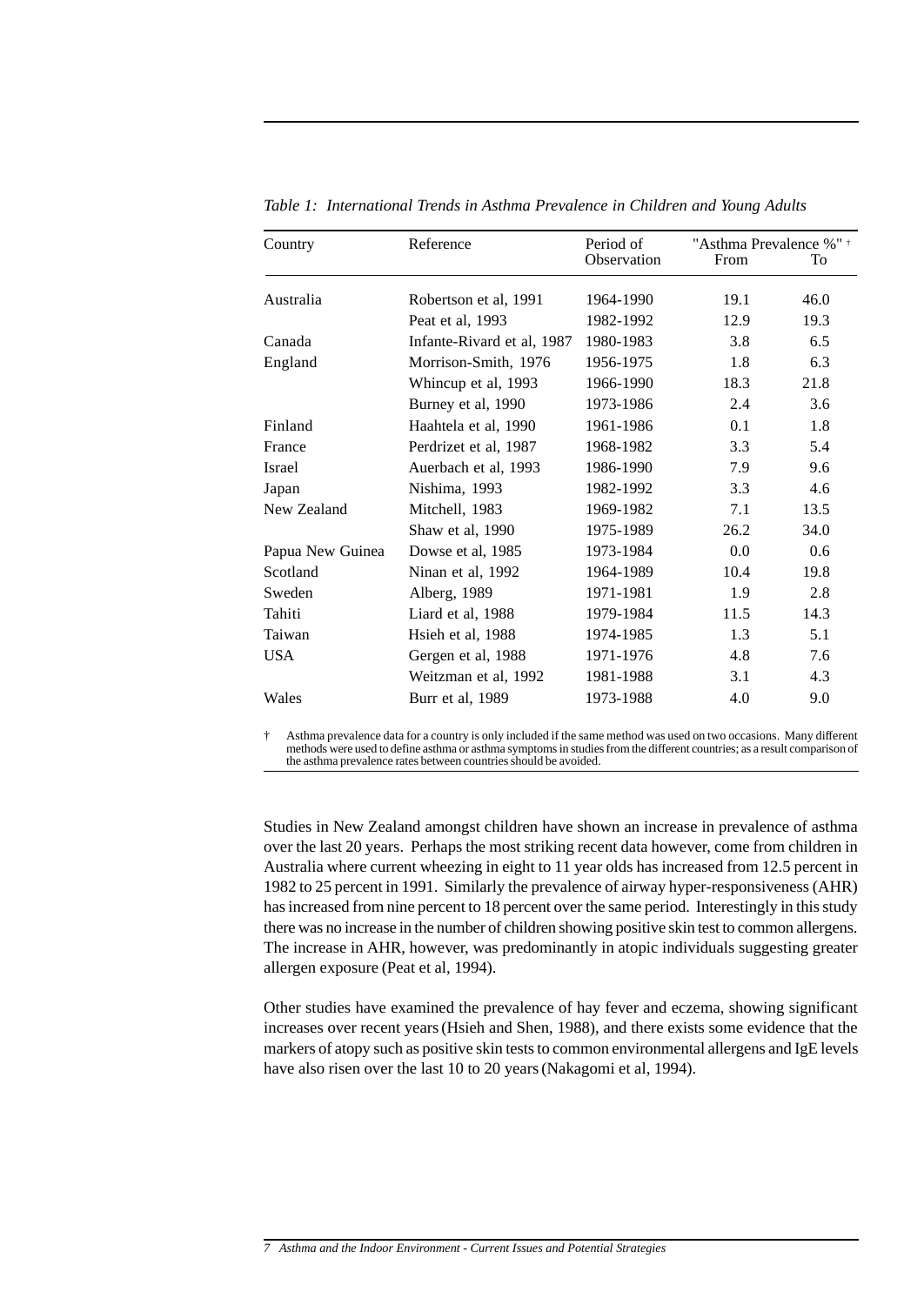### **Potential causes** This evidence suggests much more fundamental changes in the natural history of asthma and atopy over the previous 30 years. It is now possible to construct a tentative schema of some of the factors likely to be important in these changes (see *Figure 1*). Genetic factors are obviously very unlikely to explain the recent increase in prevalence, but are important, in that it is believed that only genetically susceptible individuals are capable of becoming sensitised. Two distinct hypotheses have been put forward:

- <sup>λ</sup> increased exposure to allergens, and
- <sup>λ</sup> increased susceptibility to allergens.

*Figure 1: Factors Associated with Increasing Asthma Prevalence, Morbidity and Mortality*

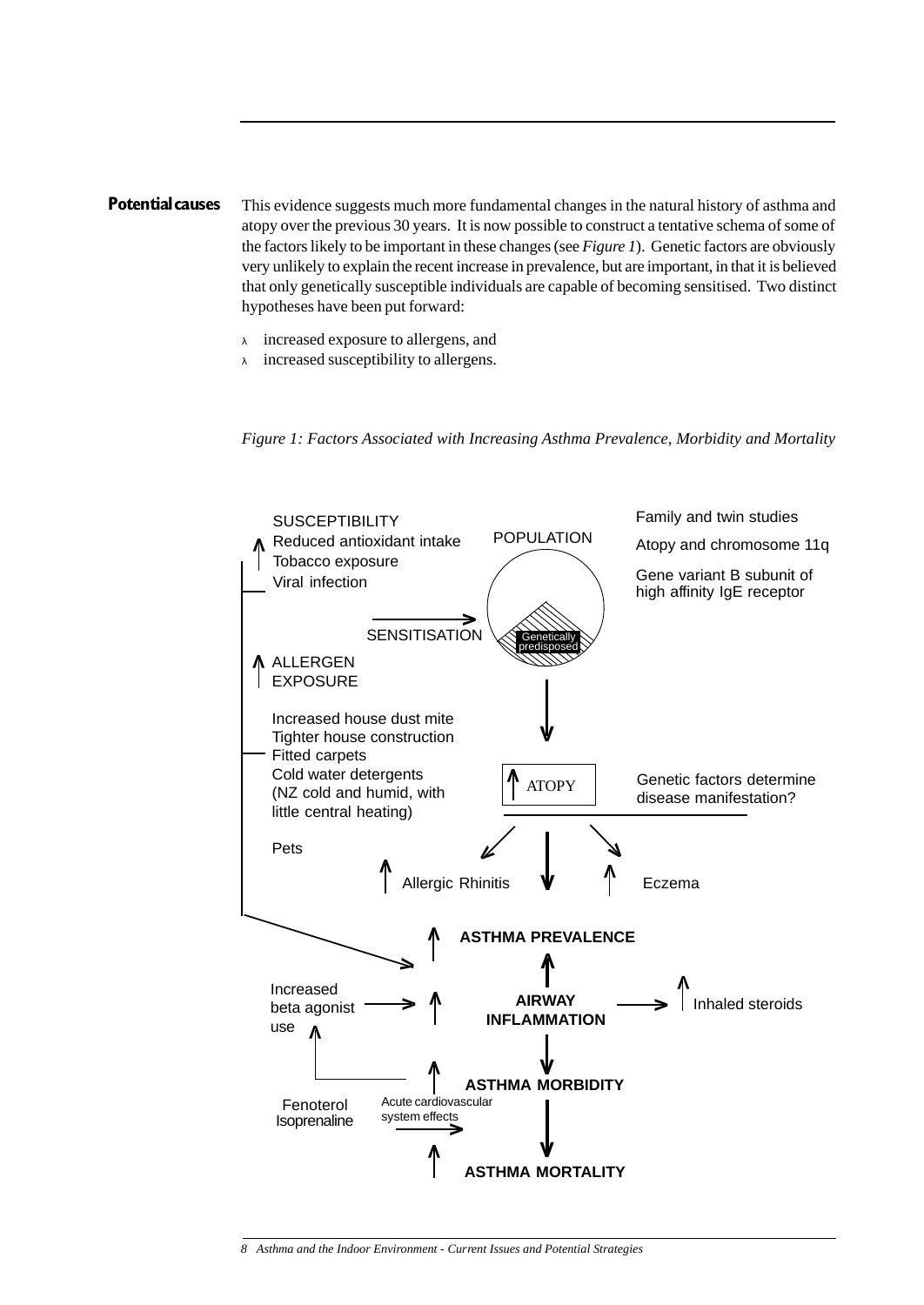### **Allergen exposure**

Increased exposure to allergens and particularly domestic allergens has been hypothesised. There is limited direct evidence to support this but changes in living conditions over the last 30 years would be expected to have encouraged house dust mite (HDM) proliferation. These include warmer and better insulated houses that have been much more tightly constructed to improve energy efficiency. Such construction means higher internal humidity from the activities of daily living such as showering, washing and drying of clothes, increased use of fitted carpets that cannot be taken outside to air and dry out, and the use of cold water detergents which do not destroy mites. There is certainly evidence for increased tightness of houses in New Zealand with a range of new construction materials and building techniques, since the first oil crises in the early 1970s [Mark Bassett, Building Research Association of New Zealand (BRANZ), personal communication, 1990].

The dramatic rise in asthma symptoms in New South Wales has been associated with a documented increase in mite counts(Peat et al, 1994).

#### **Increased sensitisation**

Alternatively (or possibly additionally) western populations may have become increasingly susceptible to environmental allergens. This has recently been suggested by Seaton et al (1994), and is discussed later. Tobacco exposure, particularly passive exposure in infancy and possibly even in utero may enhance sensitisation, by increasing allergen access to submucosal T cells through increased mucosal permeability (Venables et al, 1985) or components of tobacco smoke may act as allergens themselves(Lehrer et al, 1984). Sensitisation may also be increased by increased exposure to oxygen radicals that promote inflammation and are contained within cigarette smoke (Seaton et al, 1994). A significant adjuvant role for tobacco smoke in the development of atopy is certainly suggested by many epidemiological studies and very plausible mechanisms have been suggested.

### **Increasing airway inflammation**

Both increased allergen exposure and increased sensitisation will also act directly on the airway to increase the extent of airway inflammation and hence increase asthma prevalence and asthma severity. A similar action has been proposed for beta agonists and may be one way in which the increased use of these drugs has increased prevalence (see *Figure 1*).

### **Family size and sibship**

Lastly, a number of studies, the most recent from Germany, have shown a clear relationship between sibship and atopy, the risk of being atopic (positive skin prick tests) being inversely related to the number of siblings(von Mutius et al, 1994). The same effect has recently been found in New Zealand school children for reported wheezing and hay fever (Shaw et al, 1994). The cause of this phenomenon is unknown. Von Mutius et al (1994) speculate that it may be related to a protective role for viral infection in early childhood, frequent viral exposure from multiple siblings dampening down IgE production. This sibling effect could partly explain the increasing prevalence of atopy and asthma in association with diminishing family size.

*<sup>9</sup> Asthma and the Indoor Environment - Current Issues and Potential Strategies*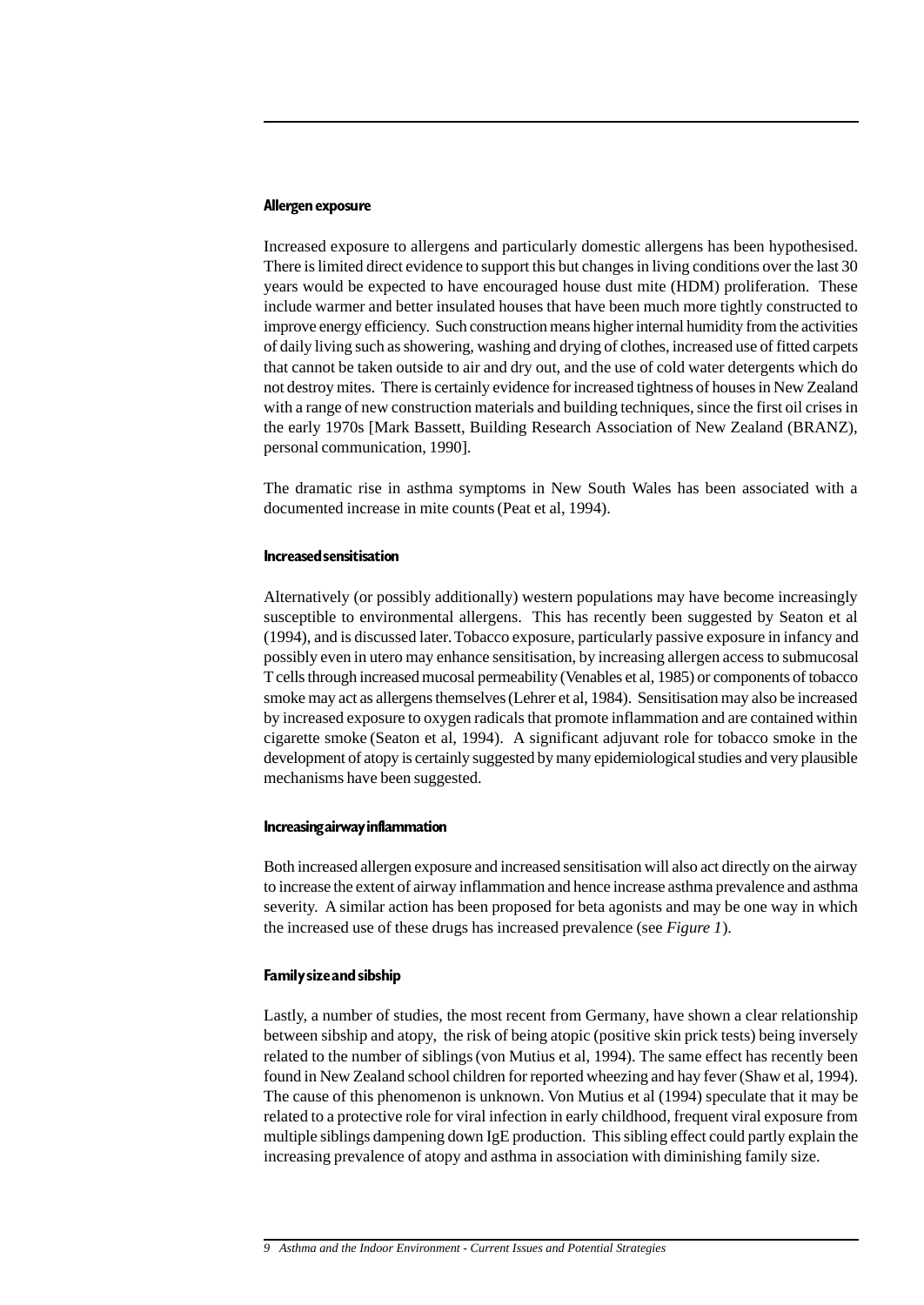From the above discussions it is clear that there is now considerable evidence that worldwide asthma prevalence is increasing with many plausible explanations. These changes in prevalence, the failure of current therapy to reduce asthma morbidity significantly, and the concern that drug therapy may even be responsible for increased mortality, has led to growing interest in determining the importance of environmental factors and in trying to reduce their effect.

## **Outdoor Air Pollution and Asthma**

The relationship between air pollution and asthma has been more the subject of speculation than of intensive study. In general while almost any air pollutants will give rise to symptoms of airway narrowing in asthmatic individuals, there is very little evidence that air pollution per se is a risk factor for atopic asthma. In considering the underlying immunology of the airway inflammation there is indeed no reason why this should be so.

Historically, severe air pollution episodes have been associated with increased respiratory mortality as in the well known United Kingdom smogs (from burning fossil fuels) of the early 1950s but these fatalities were rarely in asthmatic patients and were predominantly in patients with severe chronic obstructive pulmonary disease (Scott, 1953). While worsening symptoms have certainly been reported amongst asthmatics in air pollution episodes(Schrenk et al, 1949) there has been no evidence that heavy exposure leads to asthma. The experience of asthma in New Zealand supports this, where asthma represents a major respiratory health problem throughout the country and where air quality is amongst the best in the world. Furthermore in many countries such as the United Kingdom and Taiwan, increases in the prevalence of asthma have been reported during periods of improvement in air quality (Hsieh and Shen, 1988).

The most impressive recent evidence supporting the hypothesis that air pollution is not a risk factor for atopic asthma comes from a study of asthma prevalence in Germany, comparing asthma, bronchitis, and atopy in two primary school populations in Munich, and in Leipzig in the former East Germany. This latter city had significantly greater air pollution in the form of particulates and sulphur dioxide than Munich. Lifetime prevalence of asthma, current wheezing and bronchial hyper-responsiveness to cold air challenge were similar in the two cities. The diagnosis of bronchitis was twice as common in Leipzig as in Munich. Interestingly skin prick tests for common allergens were significantly less common in children in Leipzig compared to those in Munich (von Mutius et al, 1992).

### **Airborne particulates**

**Individual air pollutants**

Particles with a diameter less than 10µm can be inhaled into the lung. Their effect in asthmatics depends partly on the chemical composition and partly on the proportion of respirable particles. They have been shown to lead to exacerbations of asthma(Pope, 1991). Similarly acid aerosols (acid rain) have been shown to give rise to symptoms in asthmatic patients(ATS, 1991).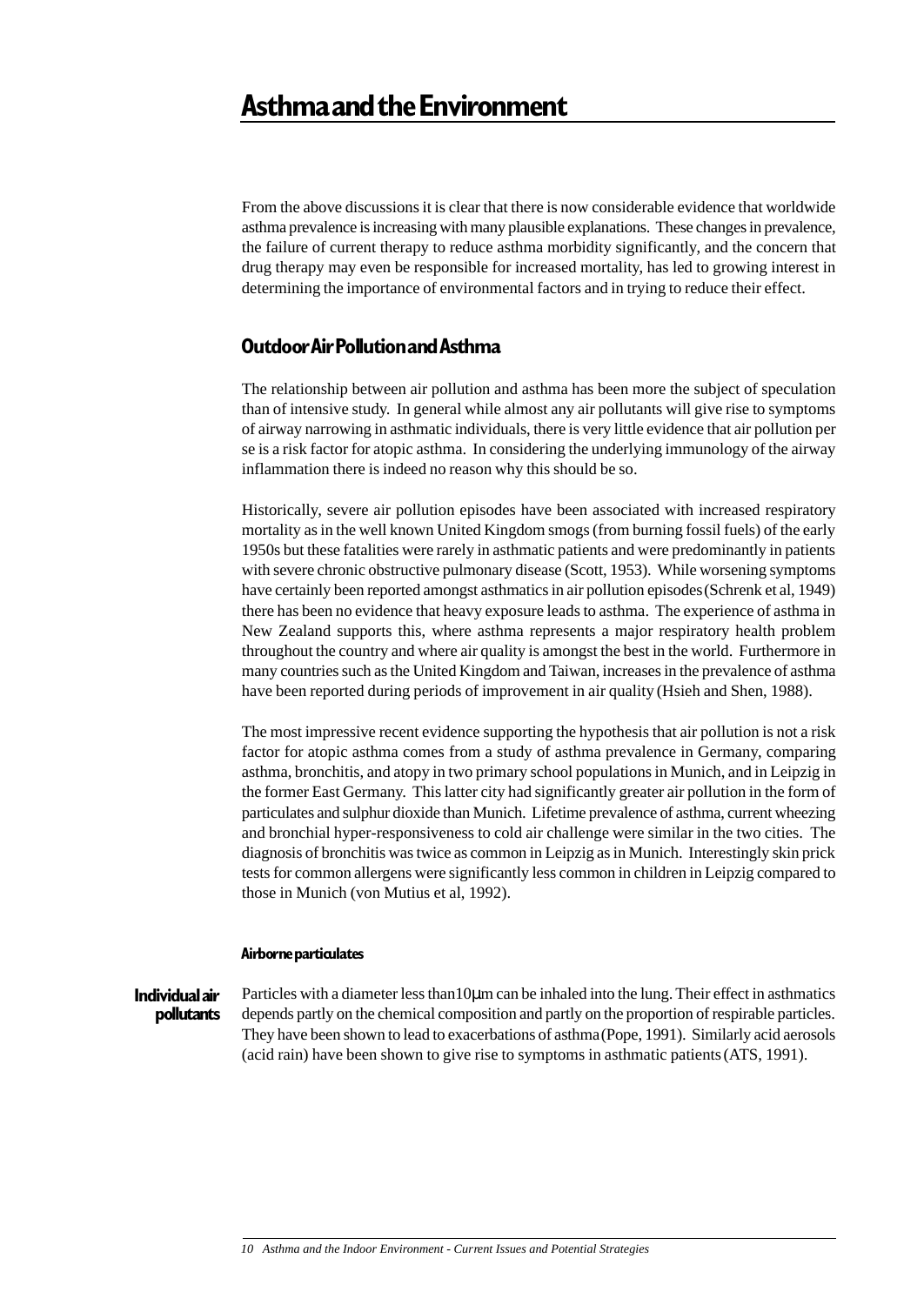### **Pollens and dust**

Sudden outbreaks of asthma have been reported from many environments. Often the exact causes are unknown. In Australia studies have revealed outbreaks amongst sensitised individuals following severe rain storms and have been attributed to the release and disintegration of grass pollens(Bellomo et al, 1992). The most intensively researched recent series of asthma attacks occurred in Barcelona and were clearly associated with soya bean dust emitted from faulty silos during unloading from ships in association with temperature inversions over the city. These outbreaks were severe and extensive throughout downtown Barcelona. They ceased abruptly when the lids on the silos were replaced (Anto et al, 1989).

### **Algal bloom**

In 1992 in New Zealand dinoflagellate blooms were associated with an outbreak of acute respiratory symptoms amongst asthmatics and non-asthmatics at Orewa Beach giving rise to wheezing, coughing and eye irritation [M Baker, personal communication, 1994]. Little is known about these outbreaks although similar symptoms have been previously recorded in Florida associated with algal blooms(Baden et al, 1982). Their mechanism of action is unknown but most probably represents direct chemical irritation of airways and mucous membranes.

### Sulphur dioxide (SO<sub>2</sub>)

Sulphur dioxide arises largely from combustion of fossil fuels containing sulphur impurities and in New Zealand in low concentration from geothermal areas. In the laboratory asthmatics are more sensitive that non-asthmatics and airway narrowing can be induced although this requires quite high ambient concentrations(Ericsson and Camner, 1983). Sulphur dioxide is not a common indoor pollutant except with the use of kerosene heaters.

### **Ozone (O3)**

Ground level ozone is formed from nitrogen oxides, hydrocarbons and sunlight. Exacerbations of asthma have been reported in association with fluctuations in outdoor ozone levels. In the laboratory ozone is capable of inducing bronchial hyper-responsiveness in non-asthmatics and increasing airway hyper-responsiveness in asthmatics and is capable of inducing airway narrowing in both populations. Asthmatic subjects do not appear to be more sensitive to ozone than non-asthmatics (Lipman, 1989). Recently ozone has been shown to increase sensitivity to allergen challenge in asthmatic subjects(Molfino et al, 1991).

### **Nitrogen dioxide (NO<sub>2</sub>)**

Outdoors, this pollutant comes principally from car exhausts. It also arises indoors from gas fires and cookers (in higher concentration from unflued appliances). In the home nitrogen dioxide appears to cause irritant respiratory symptoms but does not affect asthmatics any more than non-asthmatics (Neas et al, 1991).

### **Pesticides**

Exposure to pesticides and respiratory health problems have been closely associated in the public mind. Few studies have specifically examined pesticide exposure and asthma. Following case reports of respiratory illness in Saskatchewan, male farmers were surveyed and examined. A significant association was observed between asthma and cholinesterase-inhibiting

*<sup>11</sup> Asthma and the Indoor Environment - Current Issues and Potential Strategies*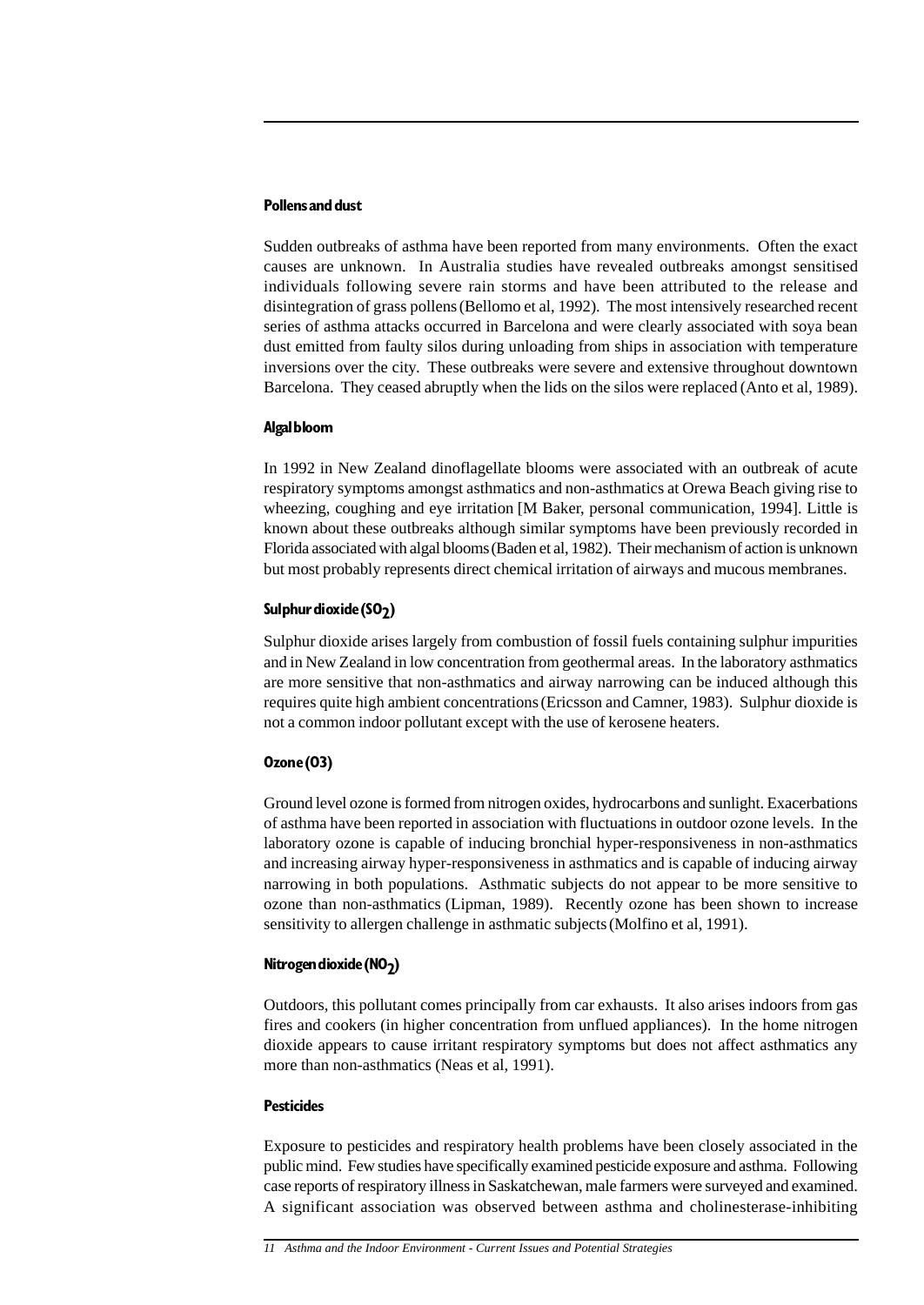insecticides, but not with other types of pesticide (Senthilselvan, 1992). No surveys have been undertaken in New Zealand. Logistic problems of obtaining representative samples of farmers and farm workers and documenting exposures have hampered systematic study in this area.

#### The contribution of outdoor air pollutants to respiratory disease and asthma in New Zealand has been little studied. Air pollution is likely to be a potential problem only in certain areas such as Christchurch where the burning of indoor fossil fuels combined with local climatic effects may give rise to high levels of particulate and gaseous pollutants. **The New Zealand situation**

A pilot study to monitor respiratory symptoms and ambient air quality is due to start in mid-1995 in Christchurch [I Town, personal communication, 1994]. A recent pilot study from the Institute of Environmental Health and Forensic Science examined indoor air quality and gas appliances in 45 homes in Auckland, Taupo and Rotorua. It demonstrated that unflued appliances were capable of raising levels of nitrogen dioxide to the World Health Organization (WHO) levels of concern (greater than 160 parts per billion) especially in houses with relatively low air exchange levels (less than 0.35 air changes per hour). This was recorded in 11 out of 45 houses. Flued gas appliances gave similar levels of nitrogen oxides as houses without gas appliances (Bettany et al, 1993).

### **The Indoor Environment and Asthma**

The domestic environment contains a wide variety of materials and potentially toxic agents for those with asthma and for respiratory health in general. As we are destined to spend a third or more of our lives solely in this environment it is important to consider the respiratory hazards found in the home, and the approaches that might be employed to reduce risk.

Specific investigation of the New Zealand domestic environment in relation to asthma has not been undertaken. This is surprising given the problems associated with asthma in New Zealand and most likely reflects the lack of effective means of co-ordination and communication between health professionals, building scientists, and the building industry. Such communication has been eminently successful in Scandinavia and attempts are now being made to address some of these issues in Australia (Isaacs, 1993).

In the New Zealand domestic environment factors associated with asthma may be classified as follows:

### **Allergens**

- <sup>λ</sup> house dust mite faecal pellets
- <sup>λ</sup> domestic pets cats, dogs, pet rodents
- <sup>λ</sup> moulds and fungal spores
- <sup>λ</sup> cockroaches
- <sup>λ</sup> foodstuffs (non allergen colourings)
- <sup>λ</sup> house plants.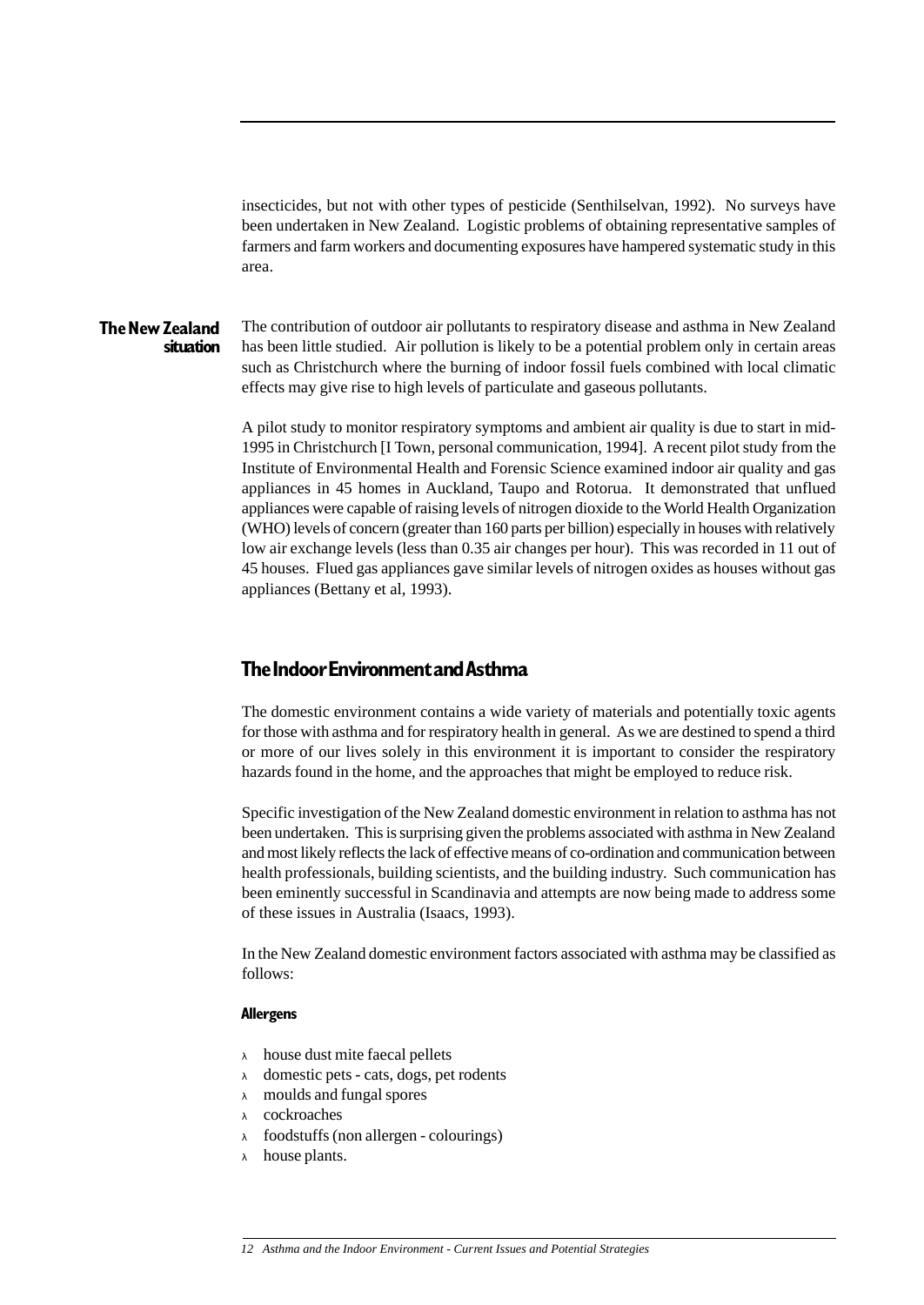### **Combustion air pollutants**

- <sup>λ</sup> active and passive tobacco smoke
- <sup>λ</sup> oxides of nitrogen from domestic gas appliances
- $\lambda$  particulate and chemical emissions from open fires, airtight and non-airtight wood burning stoves.

### **Domestic chemicals**

- <sup>λ</sup> cleaning agents
- <sup>λ</sup> solder
- <sup>λ</sup> spray paints
- <sup>λ</sup> sterilising agents.

### **Construction materials**

<sup>λ</sup> formaldehyde from particle board and other sources.

**Relationship of domestic environmental factors and asthma**

### **Inhalant chemicals**

Within the home, exposure to a wide variety of chemical agents such as those from tobacco, fossil fuel combustion, domestic chemicals and from construction materials have a role to play in the development and maintenance of asthma (Infante-Rivard, 1993).

Worldwide these domestic exposures are only just being systematically quantified and protective standards developed. As yet almost no data are available in New Zealand. A systematic survey of the domestic environment focused on respiratory health with appropriate monitoring would be an important contribution to our knowledge.

### **Formaldehyde**

Formaldehyde is used in manufacturing particle board and is found in many domestic products including gas stoves and as a constituent of tobacco smoke. Its relationship to asthma is not entirely clear. Exposure can lead to irritant airway symptoms but its role in sensitising the airways is uncertain. Chamber studies with inhalation at three parts per million failed to show a decline in lung function in asthmatics or non-asthmatics (Marbury and Kriegler, 1991). Both epidemiological and laboratory data suggest that while non-specific irritant symptoms in asthmatics and non-asthmatics are quite common, formaldehyde induced asthma is not.

### **Allergens**

Studies of asthma prevalence in environments with no requirement for domestic heating and with very different profiles of domestic chemical exposure also show high rates (Hsieh and Shen, 1988). From the available evidence, it appears that domestic allergens and particularly the house dust mite are the most significant risk factors for developing asthma (Sporik et al, 1990).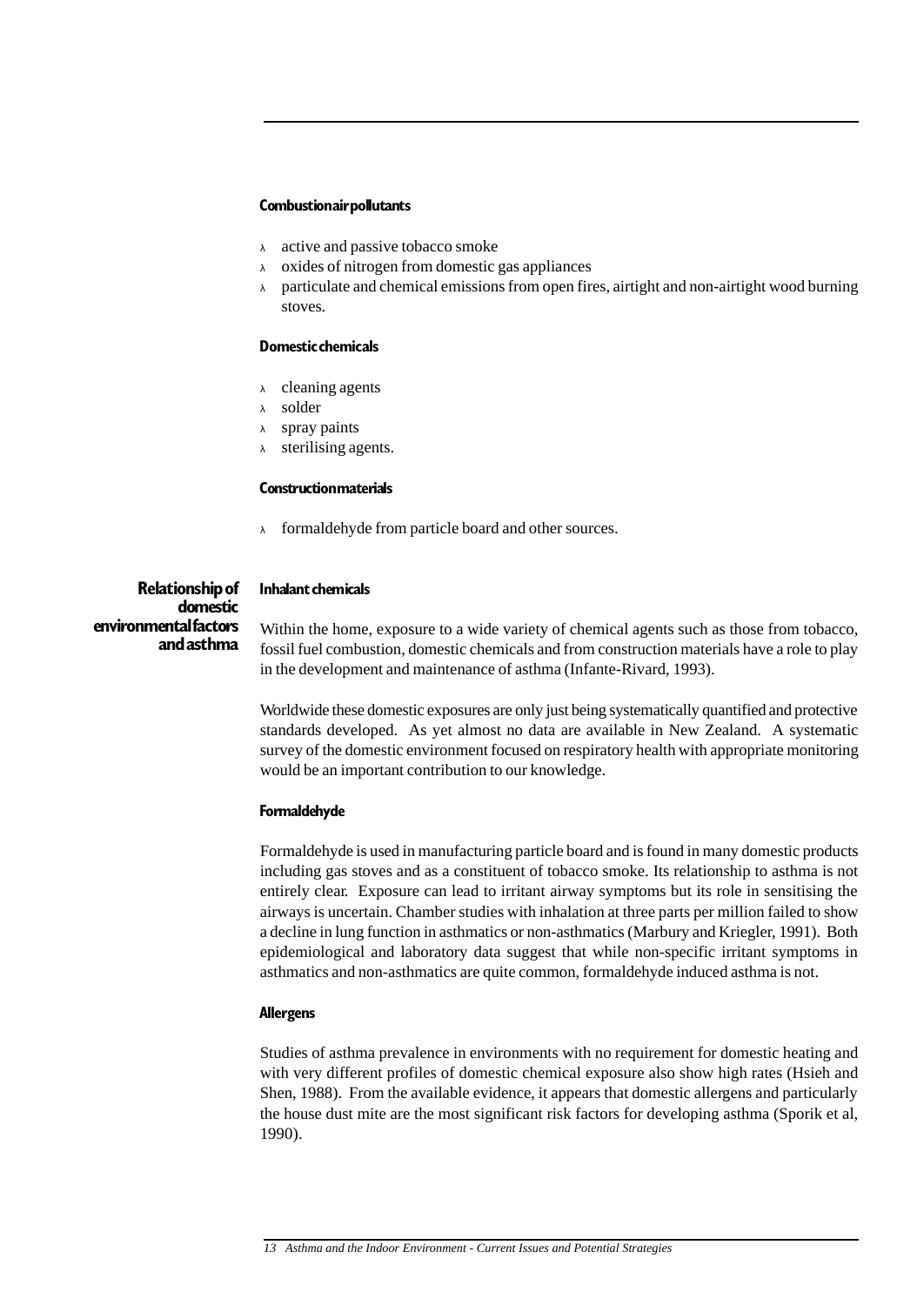### **Inhalant Allergens**

For atopic asthma, inhalant allergens represent the most important source of stimulation of the chronic airway inflammatory process, and for the induction of atopy in genetically susceptible individuals (Bjorksten, 1994). The remainder of this report focuses almost exclusively on two of the most common allergens in New Zealand, the house dust mite and the domestic cat, and briefly discusses the role of tobacco smoke in enhancing sensitisation. While many of the other factors may be important in individual cases, the allergens from house dust mites and cats numerically represent an overwhelming predominance in the domestic inhalant allergen load.

Common environmental allergens are important in the development and maintenance of asthma. Initially sensitisation to the allergen occurs, and then continued exposure causes disease manifestations. For the development of atopy, defined as a process of sensitisation to common environmental allergens resulting in the expression of specific IgE class antibodies, a genetic predisposition is thought to be required (Bjorksten, 1994). In addition a genetic predisposition may be responsible for determining specific disease manifestation in atopic individuals (Edfors-Lubs, 1971). Frequently asthma and allergies have been observed to run in families. However, while individual components of the allergic process appear under genetic influence, overall the development of atopy amongst mono and dizygotic twins is less clearly inherited (Bonini et al, 1994). Molecular biological approaches have recently suggested 'atopy' genes residing on chromosome 11 and Shirakawa et al (1994) have identified a candidate gene on this chromosome thought to give rise to an abnormal beta chain for the IgE receptor on various cells.

### **Sensitisation**

Exposure to inhalant allergens in the first year of life has been associated with an increased risk of atopy (Bjorksten et al, 1980). Similar observations have been made in relation to house dust mite exposure and to early exposure to pets (Warner et al, 1991; Warner and Price, 1978). Exposure during this period appears to carry a greater risk than subsequent exposure (Taylor et al, 1973). Some studies have suggested that sensitisation is enhanced by tobacco smoke as discussed briefly above. In utero exposure to tobacco smoke has been associated with high cord IgE levels and in some studies, with increased risk of atopy in later childhood. However these studies are confounded by post natal exposure (Magnusson, 1988). It appears likely that passive exposure to tobacco as well as causing exacerbations of asthma and increased respiratory disease in childhood, may also increase the risk of developing atopic asthma. In terms of air pollution this places passive smoking in a unique position.

Some authors have suggested that chemicals introduced into our environment in agriculture and food preservation over the last 30 to 40 years may also be acting to increase sensitisation and may help to explain the increase in the prevalence of atopy and asthma (Bjorksten, 1994), although there is little evidence in support.

## **Antioxidants**

A recent hypothesis by Seaton et al (1994) has suggested that increased susceptibility to allergens may have increased consequent to a reduction in dietary antioxidants such as vitamin C and beta carotene. A reduction in these oxygen radical scavengers leading to oxygen radical airway inflammation might promote access of allergen to submucosal T lymphocytes, an essential

*<sup>14</sup> Asthma and the Indoor Environment - Current Issues and Potential Strategies*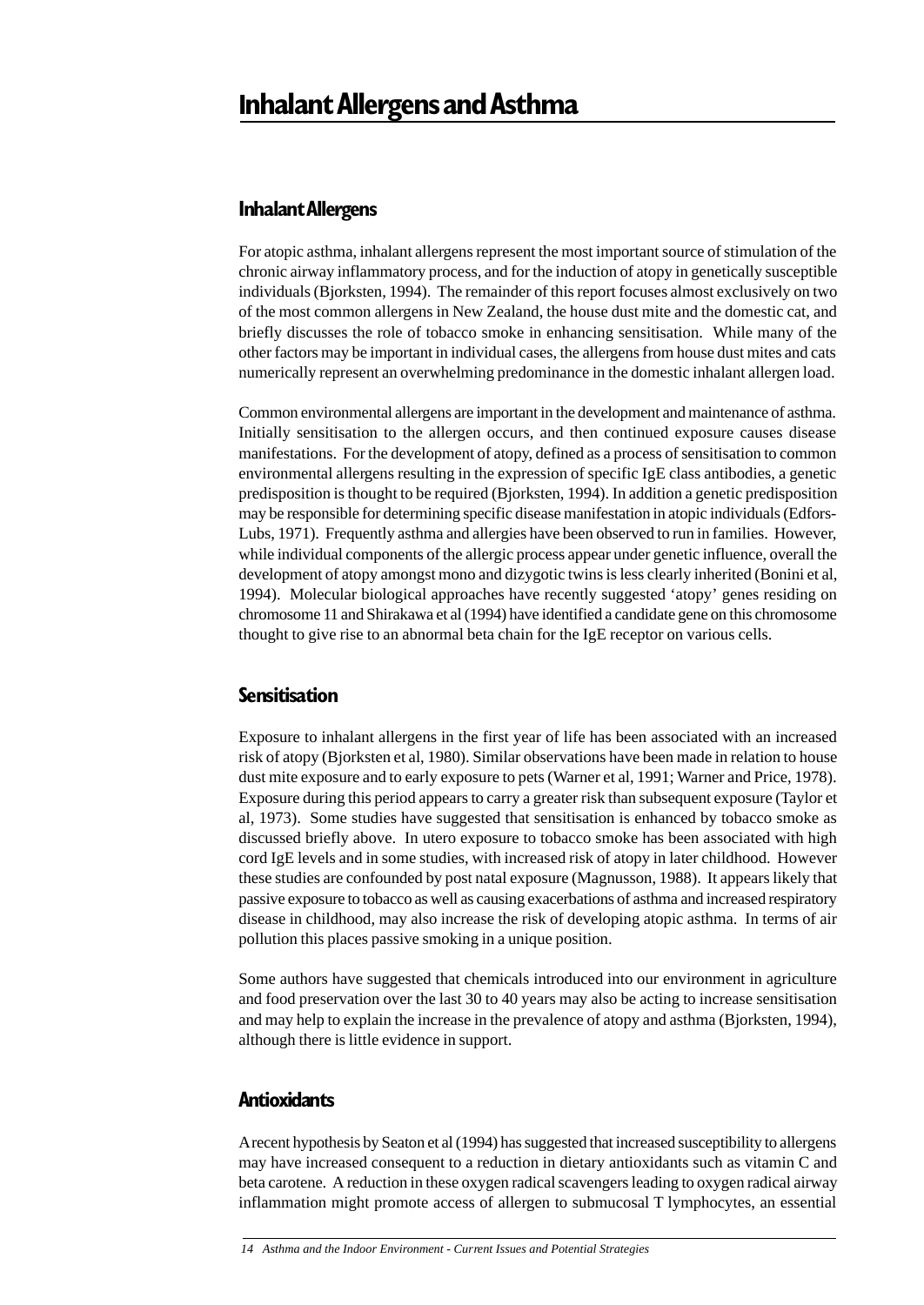element in allergen recognition. Seaton et al (1994) cite the reduction in fruit and vegetable consumption that has occurred over the past 20 to 30 years in the United Kingdom as decreasing natural antioxidant intake while exogenous radicals from tobacco smoke and air pollution have continued to add to airway radical loads.

### **Maintenance of Asthma**

Miyamoto, as early as 1968, demonstrated that the inhalation of dust mite extract could induce an attack of asthma (Miyamoto et al, 1968). Allergen challenge studies have shown clinical and inflammatory features indistinguishable from those of natural asthma attacks (Warner, 1976). In the case of the HDM allergen Der p1, it has been proposed that exposure to greater than 2µg/gm fine dust is a significant risk for sensitisation and greater than 10µg/gm increases the risk of acute exacerbations (Platts-Mills and de Weck, 1989). These levels first proposed in 1987 from prevalence studies have continued to broadly define risk levels that have been confirmed in subsequent epidemiological studies (Platts-Mills et al, 1992). While clearly not representing absolute risk levels they have proved extremely useful in defining exposure and goals for eradication.

### **Allergic Rhinitis and Atopic Dermatitis**

No formal epidemiological studies of allergic rhinitis and HDM have been undertaken. However Charpin et al (1988) have shown that 44.5 percent of a volunteer population in Marseilles had positive skin tests to HDM compared to 10 percent in Briançon in the French Alps (1,350 metres). The reported frequency of perennial rhinitis was 12.2 and 4.3 percent respectively.

Patients with atopic dermatitis frequently show IgE antibodies to HDM and positive skin prick tests (Chapman et al, 1983). Patch tests for HDM have shown delayed eczematous type lesions in these patients. Epidemiological studies have also shown an association between levels of HDM and the prevalence of eczema (Beck and Korsgaard, 1989). Thus HDM and other environmental allergens may be increasingly implicated in the development of both allergic rhinitis and eczema.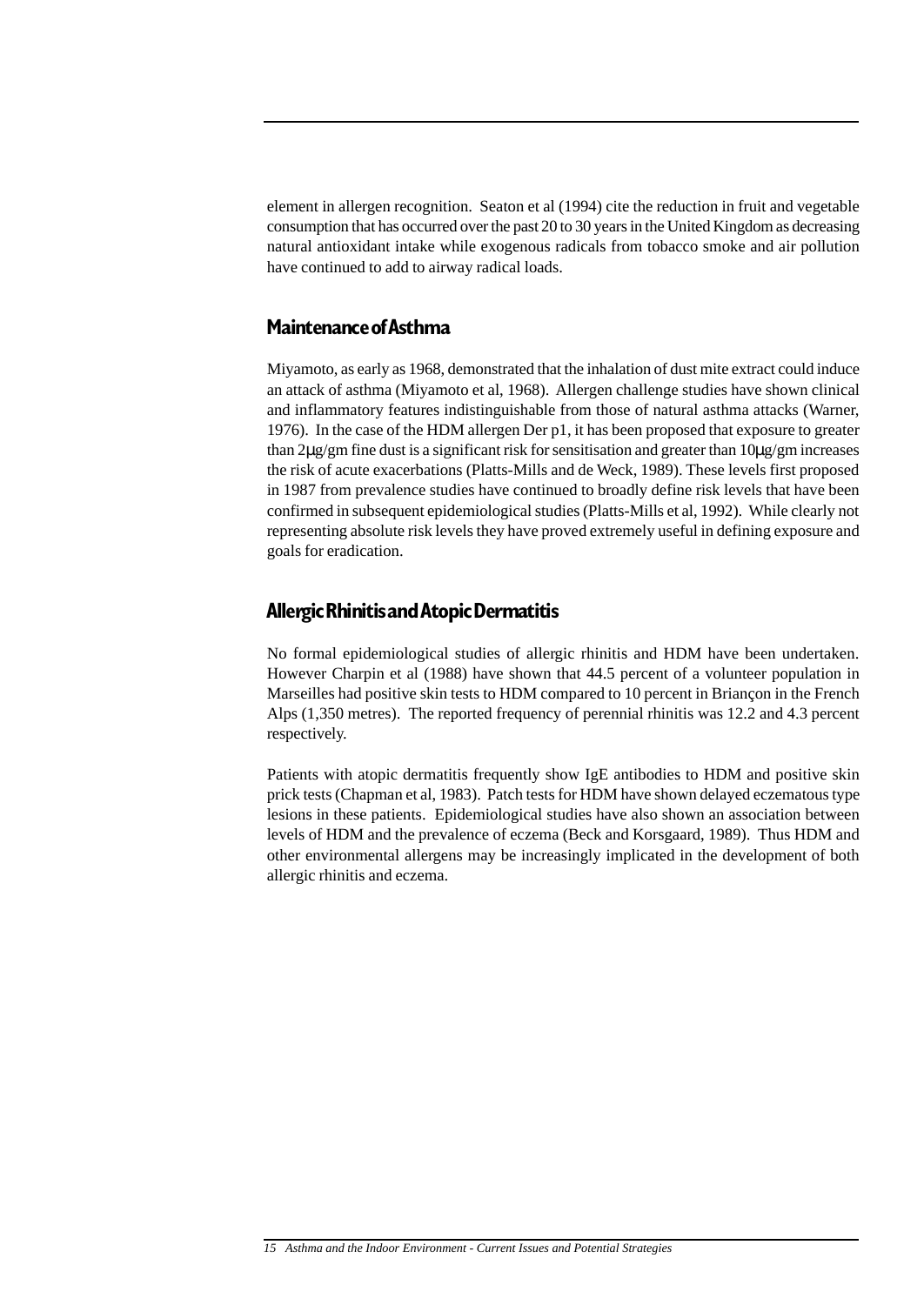### **The Biology and Distribution of Cat Allergens**

A number of cat allergens have been isolated, the most important being Fel d 1, found predominantly in saliva and lacrimal secretions (Milligen et al, 1990). Fel d 1 is distributed by preening where the fur is coated in saliva and ejected into the air in the form of small (less than 2.5µm) diameter sticky particles (Platts-Mills et al, 1986). This cat allergen is much more widely distributed in the environment than HDM allergen. Studies in households with no history of cat ownership have revealed detectable quantities of airborne allergen presumably being distributed on clothing (Warner et al, 1991). Recent analysis of dust from the National Aereonautics and Space Administration (NASA) space shuttle revealed measurable quantities of Fel d 1 in dust obtained from the space vehicle. No mite allergen was found [M Chapman, Christchurch meeting of the Thoracic Society of Australia and New Zealand, August 1994].

The cat saliva particles remain suspended in the air by convection currents for long periods and this may explain the clinical observation that cat sensitive individuals experience symptoms immediately upon entering an environment containing cats. Cats have been shown to shed between 0.05 and 0.17gm of allergen per day resulting in microgram amounts of allergen per cubic meter of air and hundreds of micrograms per gm of fine dust (Luczynska et al, 1990).

Dog allergens have been less intensively studied to date but the recent development of a monoclonal antibody to the main allergen Can f 1 will allow quantification of dog allergens. Can f 1 comes from hair, saliva and dander (Blands et al, 1977). Dog allergens are less likely to cause sensitivity although it is not known if this is due to lower allergenic potential or a less ubiquitous distribution.

For both cat and dog, allergen exposure in the first year of life appears to be particularly important. In a study by Warner et al (1991) almost 90 percent of 21 asthmatic children whose homes contained a cat at their birth were sensitive to cats compared to 36 percent of children without cats or where cats had been introduced after the first year of life. Similar findings have been observed for dogs.

### **The Biology and Distribution of House Dust Mites**

House dust mites belong to the class Arachnida (spiders, scorpions, etc) and were first recognised in 1867 in house dust. The association between respiratory problems and dust goes back at least 300 years when van Helmont, a Flemish physician, reported a monk experiencing severe respiratory difficulty when exposed to airborne dust (van Helmont, 1662).

In the 1960s Voorhorst and Spieksma established the house dust mite as the major source of allergen in dust (Voorhorst et al, 1967). These workers conducted a series of clinical experiments demonstrating improvement in asthma symptoms by isolating asthmatics in dust free environments. The two most important mite species numerically and clinically are Dermataphagoides pteronyssinus and D farinae of the family Pyroglyphidae.

Twelve other members of this family have been found in domestic dust but often in discrete geographical regions. Six species have been found exclusively in association with human habitation, whereas another 26 species live exclusively on birds or in their nests. This has led to the speculation that mites entered the human habitat in association with birds and evolved an exclusive relationship with man. Two other families known as storage mites Acaridae and Glyophagidae have also been implicated in asthma, particularly in people handling grains and cheese (Baker, 1994).

*16 Asthma and the Indoor Environment - Current Issues and Potential Strategies*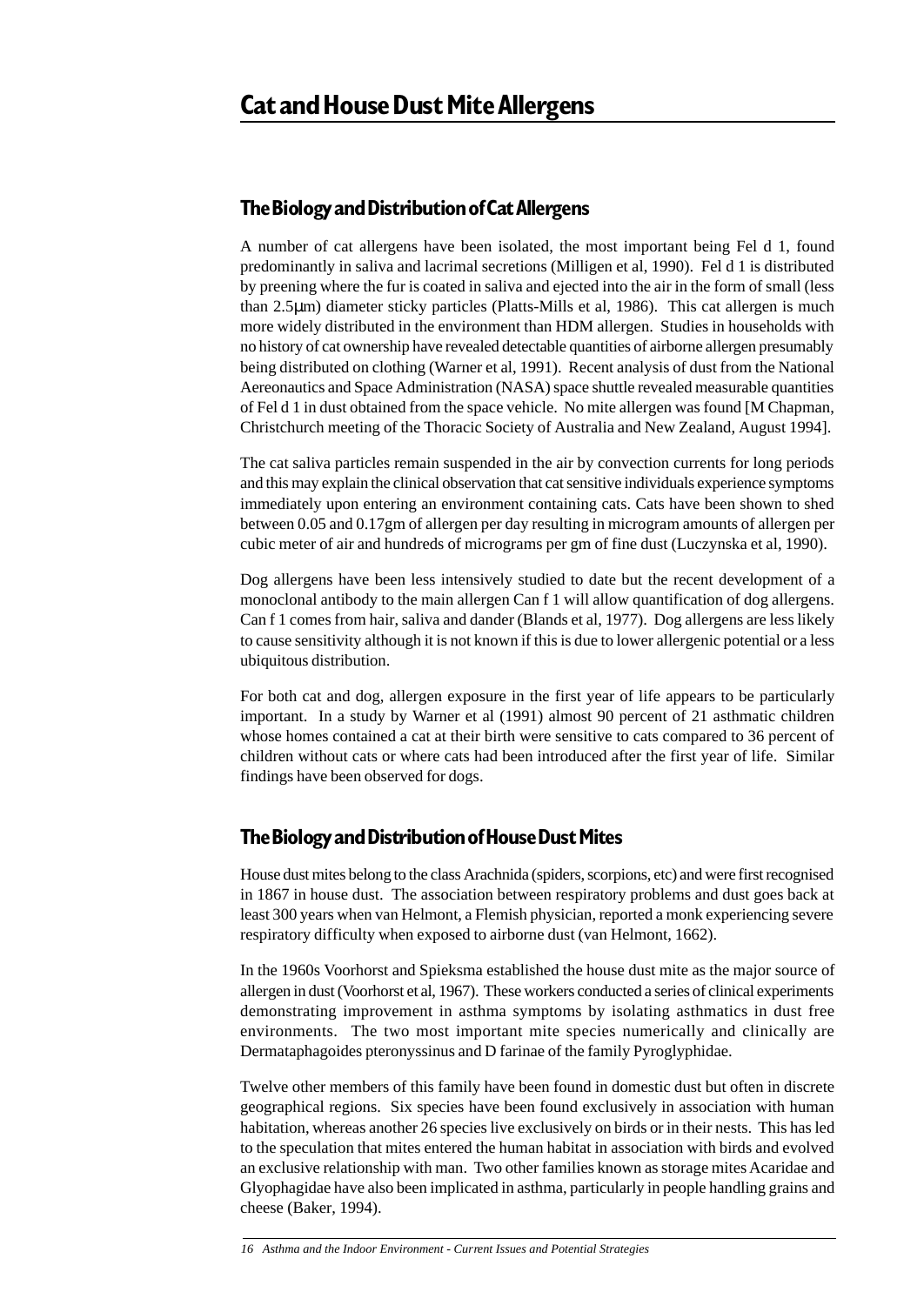D pteronyssinus is the most common mite found in New Zealand homes (Cornere, 1972). The presence of one of the storage mites, Glycophagus domesticus, has been confirmed in domestic house dust in Wellington.

This was reviewed by Arlian (1989). **Mite biology**

#### **Habitat**

Mites are distributed throughout the home. The highest levels have been reported from mattresses, pillows, carpets, upholstered furniture, bed covers, clothes, and soft toys. Studies of almost 160 homes in Wellington have shown consistently higher levels in bedding compared to floors (unpublished observations).

### **Mite population maintenance**

Mites will ingest a wide variety of organic matter. Their principal food source when in association with humans is skin scales often colonised by microfungi. This food source is present in super abundance and is not a limiting factor to their growth. Mites have a well developed intestinal system. In the posterior gut the food pellets are enveloped in a fluid that solidifies into a surrounding membrane when the faecal pellet is excreted. This membrane contains the cysteine proteases that constitute the principal allergen, Der p 1.

The survival, proliferation and feeding of mites is dependent on a sufficient direct water intake from the environment and hence they are particularly susceptible to changes in humidity. Humidity is the most important limiting factor for their survival, as mites will only be active and proliferate when the relative humidity is sufficiently high to allow water to be gained from the surrounding air. Thus mites are unlikely to survive if populations are exposed to relative humidities (RH) of less than 50 percent. A higher house dust mite infestation and sensitisation rate is observed in subjects living in humid and coastal areas than is observed in dry areas of the world and excessive growth of house dust mites has been estimated to occur at winter absolute indoor humidities of 7g of water per kg or more of air. Mites are susceptible to desiccation and as humidity declines they will cluster together between the fibres and fabrics of beds, carpets and furnishings in order to maintain a high local humidity. These niches may provide a micro climate which differs from the humidity and temperature in the room.

Humidity requirements of mites are affected greatly by temperature as higher temperatures are more dehydrating. The activity and proliferation of mites is restricted to a narrow range of temperatures. A temperature of  $25^{\circ}$  C is the optimum for mite colony proliferation; at this temperature mites require about one month to complete a life cycle. At  $15^{\circ}$ C, one year is required to complete a life cycle. At temperatures greater than  $25^{\circ}$ C development time is more rapid but fewer mites will survive (Kinnaird, 1974). Mites will not survive freezing for more than six hours and only a few mites will survive six hours at  $50\textdegree C$  (at  $60\%$  RH) (van Bronswijk and Koekkoek, 1972).

Active dust mites can survive for about 24 hours and the quiescent protonymphal stage can survive for months at 0 percent RH because of the impermeable exoskeleton and minimal loss associated with body processes like excretion, reproduction and feeding in this life cycle stage. This desiccation-resistant protonymph, formed during dry periods of the year, provides the major source of breeding mites for the population growth when the conditions become more favourable (Arlian, 1989).

*17 Asthma and the Indoor Environment - Current Issues and Potential Strategies*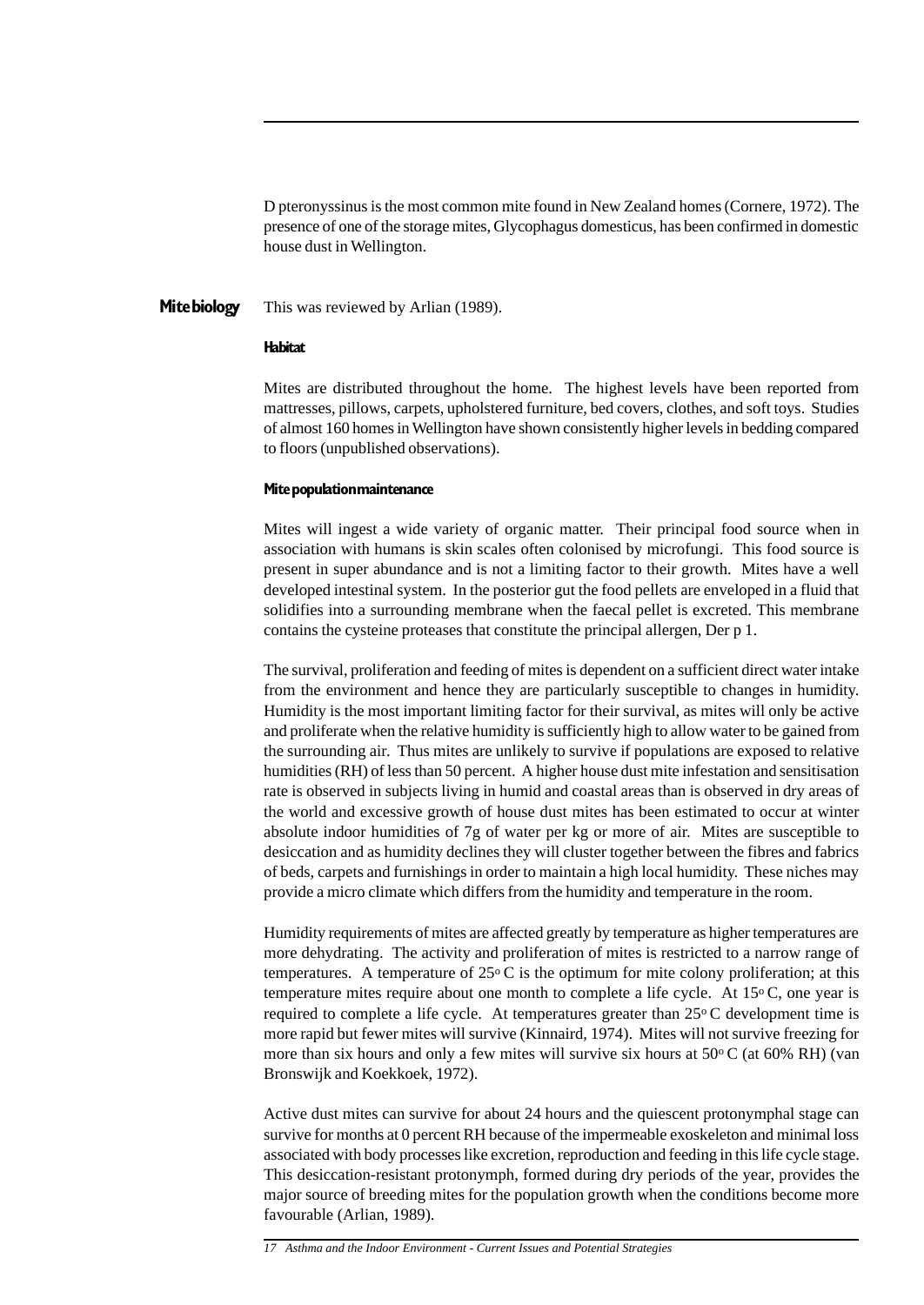This sensitivity to ambient water content is thought to be the principal reason for reduced HDM populations found at increasing altitude in Europe (Charpin et al, 1988), (and lower rates of reported asthma symptoms in alpine versus maritime populations) and has been exploited in mite avoidance strategies using domestic heat recovery/ventilation systems.

### **Quantifying house dust mites and their allergens**

There are three principal methods for quantifying mites and their allergens in the environment, quantities being expressed as mites or allergen per gram fine dust or per unit area:

- direct counting of mites (live, dead and eggs) in reservoir dust samples
- <sup>λ</sup> measurement of mite allergens by immunological (ELISA) assays in reservoir dust samples
- <sup>λ</sup> measurement of mite allergen in airborne samples using air samplers or in settle dust.

### **Direct counting**

Mites can be counted in dust samples, and by using a standard technique comparisons of the degree of infestation can be made between different environments. However, this is a slow labour intensive process and requires skill in recognition. It is not possible to count faecal particles which are the principal source of allergen related to asthma. It does, however, allow the different species to be identified and permit recognition of the life cycle stages of the mite. Live migratory mites can also be directly examined using adhesive tape placed on furniture or bedding overnight. Mites will stick to the tape and can then be counted and characterised. This method is based on the "mobility test" developed by Bischoff et al (1992). The sample adhesive tape may be covered with plastic wrap for viewing on a stereo microscope at 20 to 30 times normal size. Mites can be counted and then removed, and have their species and life cycle stage determined by use of a higher powered microscope.

### **Allergen measurement**

The development of monoclonal antibodies and ELISA assay techniques to allergen measurement has revolutionised the study of allergens and allergen avoidance. The allergens associated with mite faeces can now be measured directly and this allows a quantitative determination of the material that is actually giving rise to airway inflammation. Major and minor allergens have been identified from complex allergenic extracts of D pteronyssinus and D farinae. Two major allergens; Der fI from D farinae (Dandeu et al, 1982) and Der p 1 from D pteronyssinus have been purified and extensively studied (Chapman and Platts-Mills, 1980). The role of other mite allergens (Groups 2, 3 and 4) have been shown to elicit IgE responses but for allergen quantification purposes have been much less widely studied. The importance of their role will become increasingly apparent over the next few years.

The inhalant allergen Der p 1 is a cysteine protease excreted in the faeces of D pteronyssinus. IgE antibodies directed against this major allergen Der p 1 dominate the response of most mite allergic patients (Chapman and Platts-Mills, 1980). It is therefore, an ideal molecule for study as it represents one of the major allergic components of house dust. A two site monoclonal antibody (Mab) ELISA has been developed to measure group I allergens from Dermatophagoides spp; Der p 1 from D pteronyssinus and Der f I from D farinae (Luczynska et al, 1989). These group 1 allergens have been used extensively for measuring allergen levels.

*<sup>18</sup> Asthma and the Indoor Environment - Current Issues and Potential Strategies*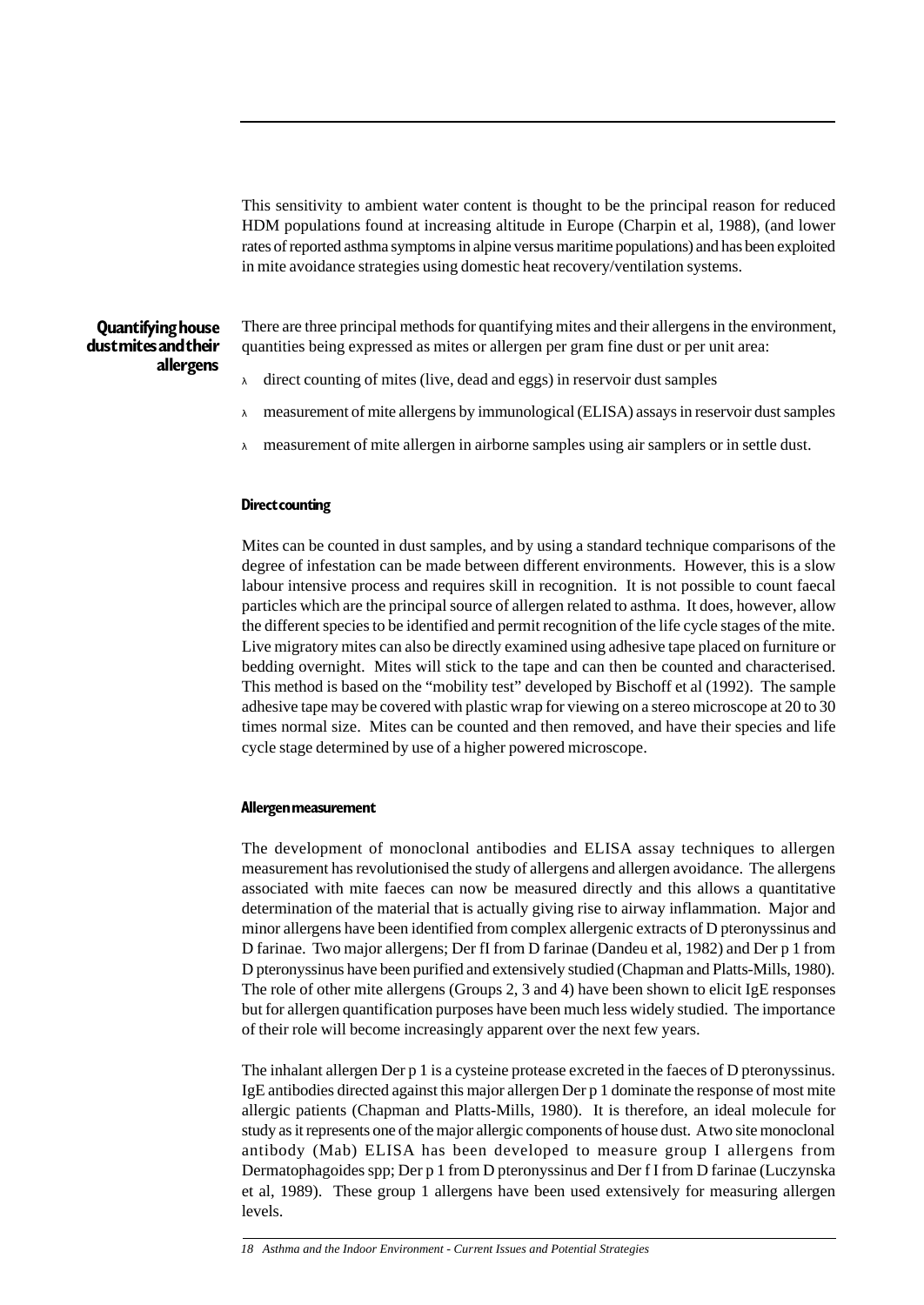### **Airborne sampling**

Airborne dust mite allergen can most easily be measured using a settle technique. Small open petri dishes are left side by side, one to two metres above floor level with no overhanging shelves and where the dishes are unlikely to be disturbed by children or pets. This technique has the particular advantage of measuring airborne allergen and therefore most closely reflects the degree of disturbance of surface dust, and reflects the allergen available for inhalation [E Tovey, personal communication, 1993]. A few investigators have also examined personal and environmental air samplers for measuring airborne allergen levels. However most investigators have continued to advocate comparisons based on reservoir sampling on furniture, carpets etc, as airborne methods usually only detect allergen following dust disturbance.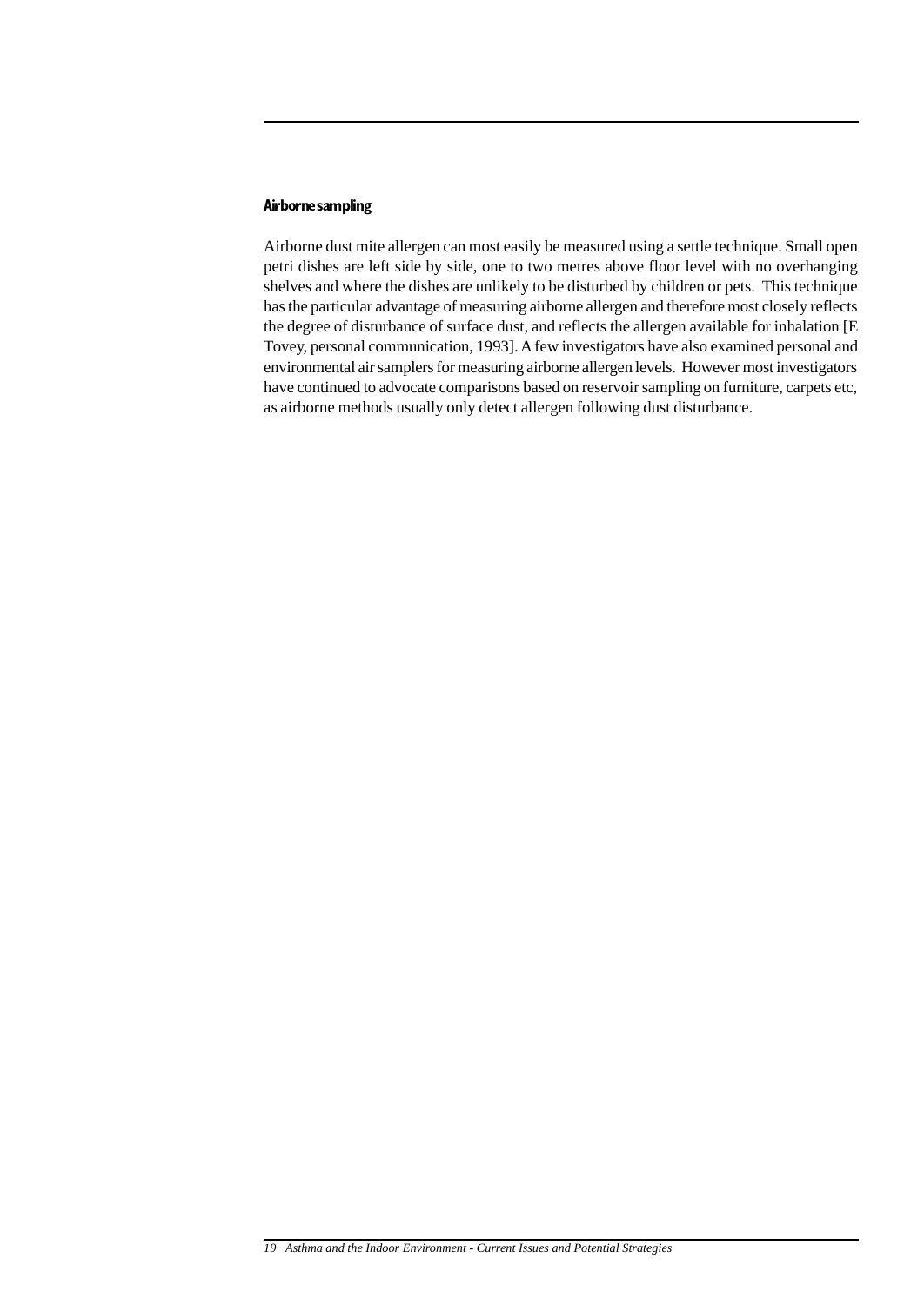# **The Relationship Between Asthma and Cat and House Dust Mite Allergens in New Zealand**

Every asthma prevalence survey in New Zealand that has included skin prick test to common allergens has shown house dust mite and grasses to be the most common positive reactions, followed by cat dander. The relationship of these responses to asthma has been assessed by Sears et al (1988) in the Dunedin cohort study.

At age 13, 30 percent of the children had positive reactions to rye grass and HDM and 13 percent to cat dander. By examining allergen specific relative risks adjusted for sensitivity to other allergens Sears et al (1988) were able to demonstrate for asthma symptoms and airways hyper-responsiveness (AHR) combined, relative risks of 6.7 for HDM, 4.2 for cat, but only 1.3 for rye grass. These findings suggest that while rye grass was the most common sensitising allergen it was not independently associated with asthma symptoms or AHR. They also found high relative risks associated with the mould aspergillus but believed that this was most likely to represent secondary sensitisation following the development of asthma rather than a predisposing factor. This pattern is commonly found in adult asthmatics. No other mould sensitivity was associated with an increased risk. The authors concluded that both cat and HDM had similar high risk associations with asthma but as sensitivity to HDM was twice as prevalent as sensitivity to cat, HDM was clearly the single most important allergen in New Zealand (Sears et al, 1988).

HDM allergen would be by far the most common inhalant allergen worldwide having been found in almost all human environments (Platts-Mills and de Weck, 1989).

#### No published data are available on these levels in New Zealand. However, cat ownership is extremely common in New Zealand. Sears et al (1988) noted that 78.5 percent of children by age nine had had a cat in their household at some time. Burr et al (1994) recently reported in a four country comparative study of childhood asthma, cat ownership by 63 percent of New Zealand children compared to 28 percent in Wales, 42 percent in South Africa and 20 percent in Sweden. **Cat and house dust mite allergen levels in New Zealand**

The Wellington Asthma Research Group has recently commenced a series of studies both examining HDM allergen levels in the domestic environment in Wellington, and studying two methods of HDM reduction. Preliminary results from these studies have indicated high levels of Der p 1 in bedding, bedroom carpets and living room carpets. Levels in bedding from a random sample of households with asthmatic children have revealed the highest Der p 1 levels ever recorded (Geo mean 80µg per gm fine dust), and are similar to those found in coastal New South Wales. Almost 25 percent of children in these studies are regularly exposed to 10 times the level of 10µg/gm fine dust associated with risk of exacerbations of asthma and over 93 percent to levels greater than  $10\mu$ g/gm. **New Zealand studies**

## Controlling Mites and their Allergens

The allergens associated with HDM have been studied in considerably more detail than any other allergen. Similarly there have been a large number of studies of avoidance using a wide variety of methods.

As mentioned previously the first studies of HDM avoidance in asthma were undertaken in the 1960s by Voorhorst and Spieksma (1967) using specially constructed allergen free chambers. In 1982 Platts-Mills and others admitted a group of severe mite sensitive asthmatics to a special low allergen hospital environment for a prolonged period. They were able to demonstrate

*<sup>20</sup> Asthma and the Indoor Environment - Current Issues and Potential Strategies*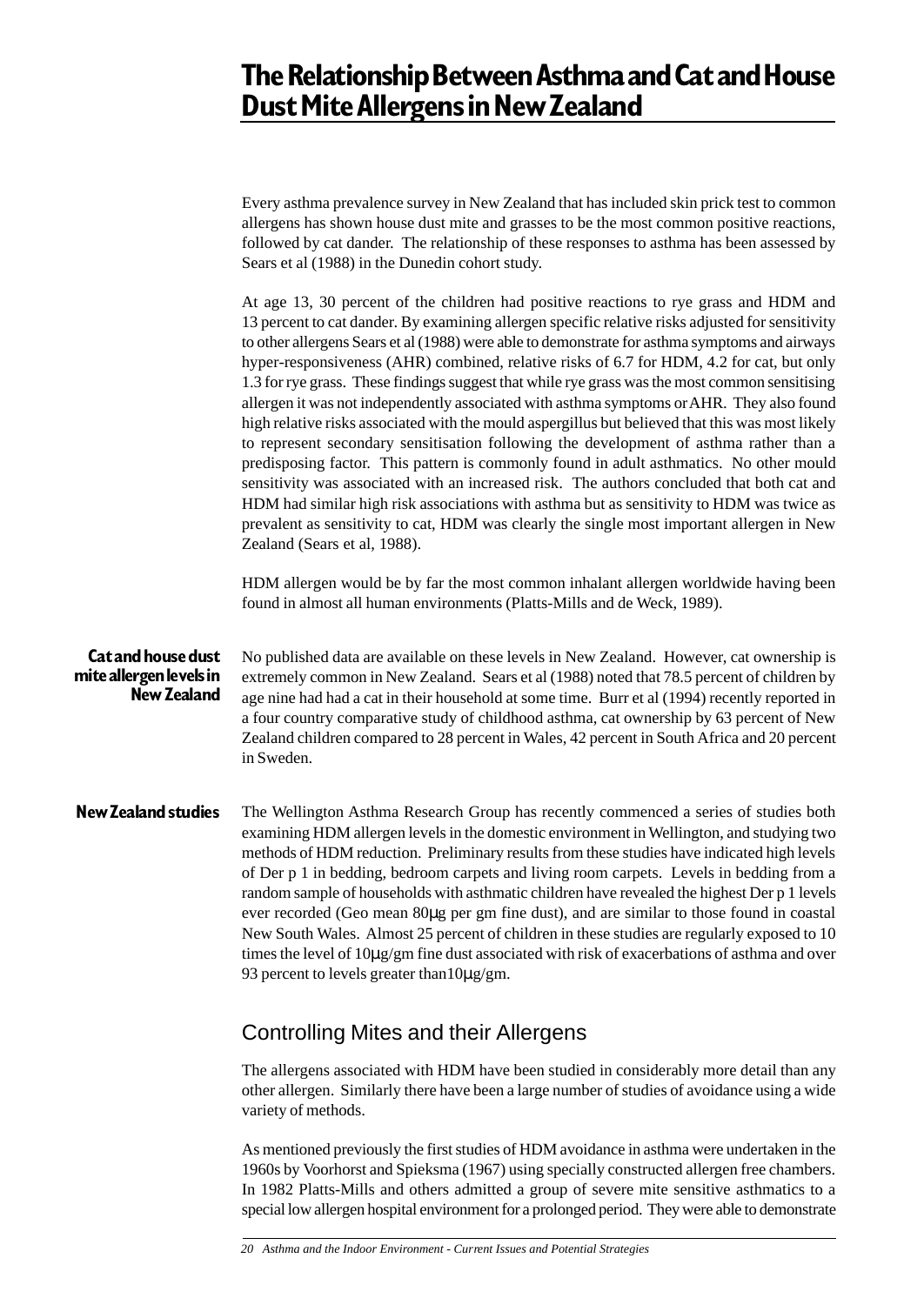a marked reduction in symptoms and AHR (Platts-Mills et al, 1982). Studies in Europe where some of the old alpine tuberculosis sanatoria have been re-opened as asthma summer camps have shown similar results associated with very low mite counts in the alpine environment (Vervloet et al, 1979). Children have shown dramatic improvements in their asthma with a recurrence of symptoms upon returning to lower altitudes.

Methods of mite control fall broadly into three groups, chemical, barrier (separating mites from the environment), and physical.

A wide variety of agents have been shown to be effective acaricides in the laboratory, ranging from caffeine to organophosphates (Colloff, 1990). However, acaracides have been less effective in the domestic environment, where great variability in efficacy has been observed even with identical protocols in similar premises. These differences are thought to relate to problems in delivering acaricide in sufficient concentration, for example, to the base of carpets (Platts-Mills et al, 1992). Very high kill rates are required to maintain low allergen levels as mite populations can recover very quickly because of their short life cycle. Regular treatment is required raising the possibility of accumulation of residual acaricide over time. Some studies have failed to remove allergen after acaricide treatment. This requires vigorous vacuuming and is essential if clinical outcomes are being measured. **Chemical control**

> Studies with acaricides have produced equivocal results with regard to clinical improvement in asthma. Tannic acid, which denatures allergens but does not destroy mites, has also been used (Green et al, 1989). There remains also a concern regarding the introduction of further chemicals into the domestic environment of the atopic individual.

A number of studies have shown considerable reduction in mites on mattresses covered with porous plastic zippered covers. Most clinical studies have shown clear clinical benefit, although only three had control groups (Murray and Ferguson, 1983). Mite levels within the mattress have been shown to increase five-fold so regular inspection for tears in the fabric are essential [E Tovey, personal communication, 1993]. These methods are usually combined with regular bedroom cleaning and the use of washable bedding material that is hot washed regularly. Mites are destroyed by washing in hot water (at or over  $55^{\circ}$ C). **Barrier protection**

#### **Humidity Physical methods**

More recently, some investigators have advocated alterations in humidity in the domestic environment as a means of controlling mite counts. In a controlled study, improvement in clinical asthma has been demonstrated using mechanical ventilation systems (Harving et al, 1988). Some investigators regard reduction in humidity as essential for controlling mites, because of the clear sensitivity of the house dust mite to humidity. There are advantages in this method of control, being considerably less invasive than the use of acaricides, and it may obviate the need for excessive cleaning, or removal of carpets and soft furnishings from the home.

The most extensive studies dealing with ventilation systems as a preventive measure in house dust mite allergy have been carried out on a housing estate in Denmark. These studies evaluated a healthy-building project which included a mechanical ventilation and heat recovery system, securing a high ventilation rate in the dwellings. Air inlets were placed in all the living areas

*<sup>21</sup> Asthma and the Indoor Environment - Current Issues and Potential Strategies*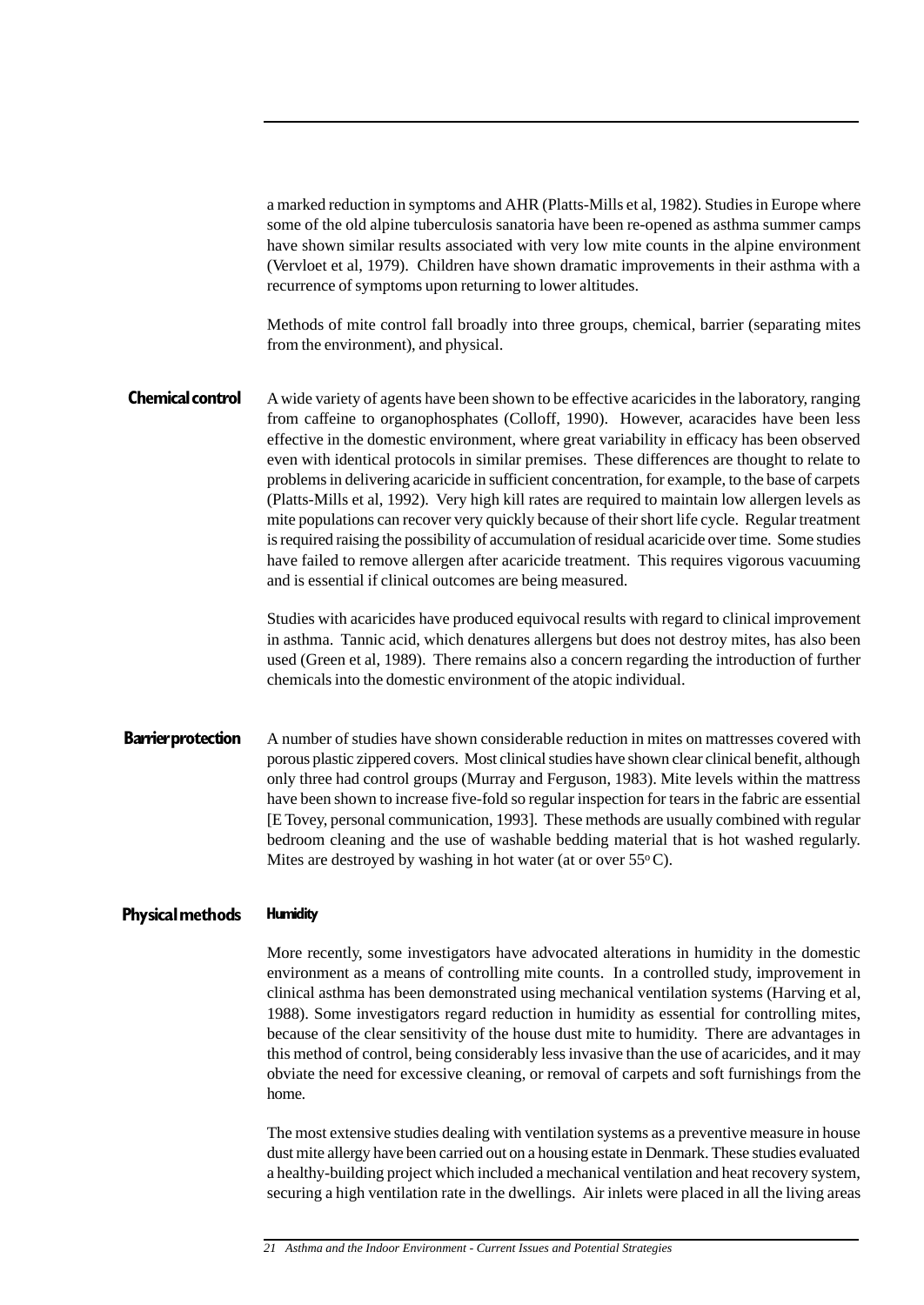and bedrooms while exhaust air was taken from the most damp rooms, that is, kitchen and bathroom. The total observation lasted one to one and a half years, and incorporated:

- <sup>λ</sup> mite counts
- $\lambda$  humidity recording
- $\lambda$  the clinical improvement of asthmatics in the dwellings.

It was concluded that the high ventilation rate due to the mechanical ventilation system was the major cause of low indoor humidity and thus, in 11 out of 16 households, the disappearance of the house dust mites formerly found in elevated numbers. Marked clinical improvement was registered in asthmatics residing in these dwellings which was highly correlated with changes in the house dust mite counts (Harving et al, 1991).

*New Zealand studies*: The Wellington Asthma Research Group has set up a smaller scale project along similar lines in conjunction with Electrocorp New Zealand, Capital Power and BRANZ. Similar in-built ventilation and heat recovery systems have been installed in ten Wellington City Council houses that have also had their insulation and dampness upgraded. There are two sets of controls, a further ten houses with the insulation alone and a further ten with no interventions. HDM allergen levels have been monitored for the previous six months and the houses are being monitored for a further 8 to 12 months following installation of the systems. All houses are also having temperature and humidity continually monitored. Results from this study should be available towards the middle of 1995.

This approach is clearly a challenge for the New Zealand environment with much higher winter humidities than Denmark. However, RH levels between 40 to 50 percent have been achieved in most houses for most of the time, although on particularly humid days levels rise briefly above 50 percent. A further option will be to incorporate de-humidification systems into the ducting if RH cannot be maintained below 50 percent. Similar studies are being undertaken in Europe and the United Kingdom.

*Portable dehumidifiers:* No large scale controlled trials of portable dehumidifiers have been undertaken. While this approach seems a logical one, in practice in the domestic environment moist air is continually exchanged with the drier air from the dehumidified room unless the humidifier is used in a room completely sealed from the rest of the house. Dehumidifiers also become relatively inefficient around 50 percent RH and have considerable difficulty in reducing humidity below that level. A trial in the bedrooms of children in Denmark also revealed that they were unacceptably noisy and caused uncomfortable increases in temperature of around 5o C [J Korsgaard, personal communication, 1993].

### **Freezing with liquid nitrogen (N2)**

Treatment of carpets, mattresses and soft furnishings with liquid nitrogen has been shown to kill HDM very effectively and help to lift dust which can then be removed with intensive vacuum cleaning. One hundred fold reductions in mite densities have been achieved (Colloff, 1986). Only one clinical trial has been undertaken and this demonstrated clinical benefit to asthmatics (Dorward et al, 1988). How frequently this treatment has to be used has not been studied. The application is difficult and needs to be undertaken by trained operators as liquid nitrogen can cause severe burns and can potentially lead to suffocation when applied in large volumes to floors. Approximately 30 to 40L is required to treat a house. A commercial operation has been started in Scotland but no large scale trials have been undertaken. Most fabrics and carpet materials appear to suffer no permanent damage from this snap freezing (Colloff, 1986).

*<sup>22</sup> Asthma and the Indoor Environment - Current Issues and Potential Strategies*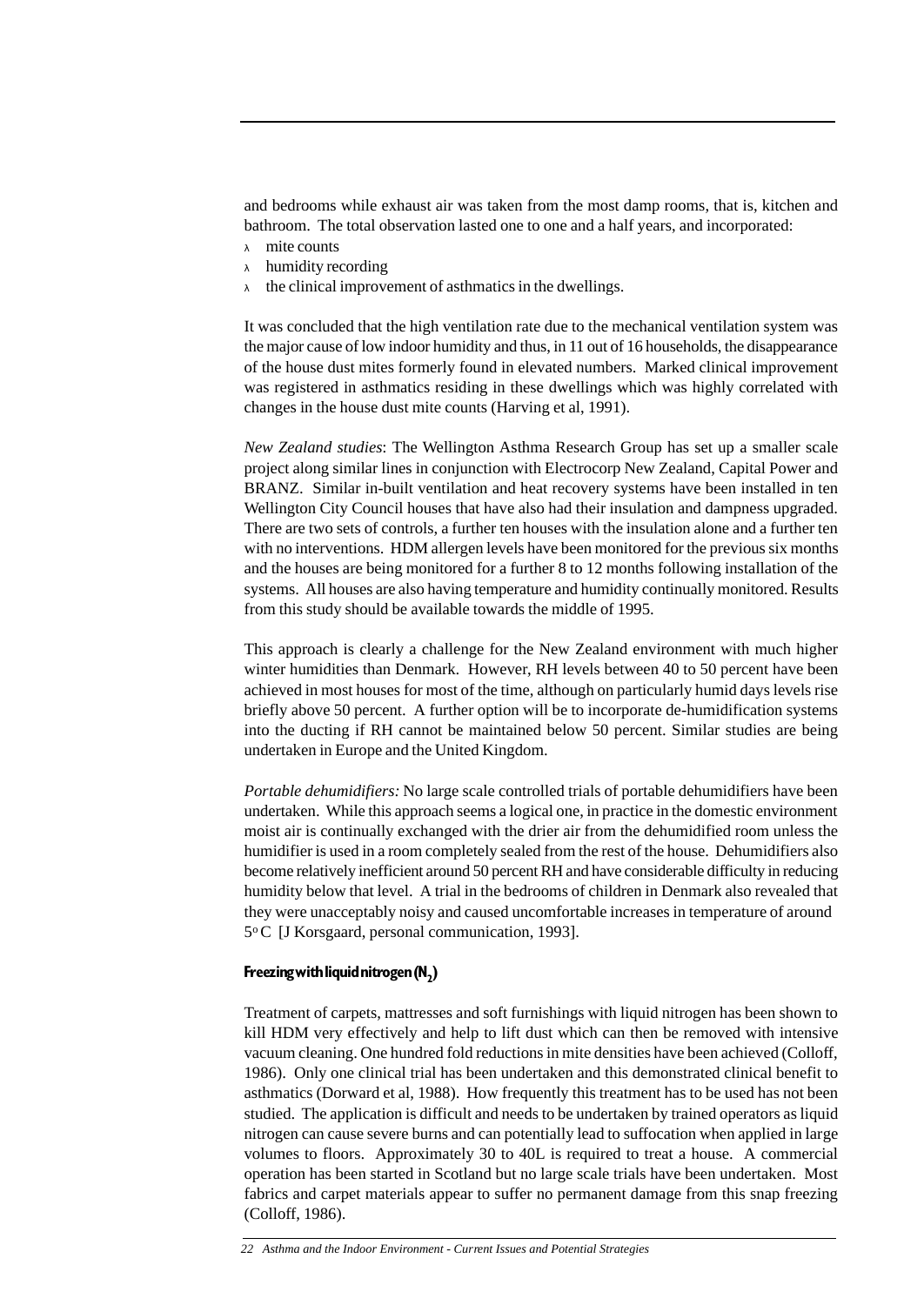### **High pressure, high temperature steam cleaning**

This method has been studied recently although the results have not yet been published. Such steam cleaning was shown to kill mites effectively, and to denature effectively both group 1 HDM allergens and also the cat allergen Fel d 1 as both are heat labile [M Colloff, personal communication, 1994]. Appropriate steam cleaning equipment is currently being developed with a carpet cleaning firm in Wellington. The Wellington Asthma Research Group is hoping to pilot this method in a controlled study of 40 asthmatics combined with barrier mattress covers and hot washing of synthetic bedding material. This study is planned for late 1995.

### **Dry vacuum cleaning**

Intensive vacuum cleaning has been shown to remove dead mites and allergen effectively, but not live mites. Live mites attach to fabric fibres with suckers and cannot be removed to any great extent by vacuuming. Vacuum cleaners with small particle filters (trapping particles greater than 1µm) have been shown to reduce respirable allergen in their exhaust (Kalra et al, 1990). The clinical relevance of these measures has not been studied. In the United States recently double skinned conventional collection bags have also been shown to reduce allergen particle exhaust and United States companies are now making double thickness bags [M Chapman, personal communication, August 1994]. Some conventional vacuum cleaners have been shown to increase significantly aero-allergen concentrations following vacuum cleaning.

### **Wet vacuum cleaning**

This has been little studied to date. Der p 1 is water soluble and might be expected to be removed by this process. One recent study showed an increase in D pteronyssinus following this treatment probably due to removal of predator mites and increased carpet humidity from the cleaning process (Wassenaar, 1988). Simple shampooing of carpets has not proved any more effective than intensive dry vacuum cleaning (Boer, 1990).

### **Sun drying**

Tovey found that exposure of carpets to sunlight significantly reduced mite populations secondary to the associated increase in temperature and fall in humidity (Tovey and Woolcock, 1994). Mites are also sensitive to ultra-violet light although this has not been used in eradication strategies.

### **Air filtration devices and ionisers**

Electrostatic or mechanical high-efficiency particulate air filters (HEPA) have shown equivocal results in small clinical trials. In one placebo controlled cross over study slight improvement was noted in asthma and allergic rhinitis after four weeks' treatment (Reisman et al, 1990). Ionisers have usually failed to show improvement in placebo controlled trials, despite a significant reduction in airborne Der p 1 in one study. In this same study an increase in nocturnal cough was noted possibly due to the irritant effects of positively charged ions or ozone on the airway (Lipin et al, 1984).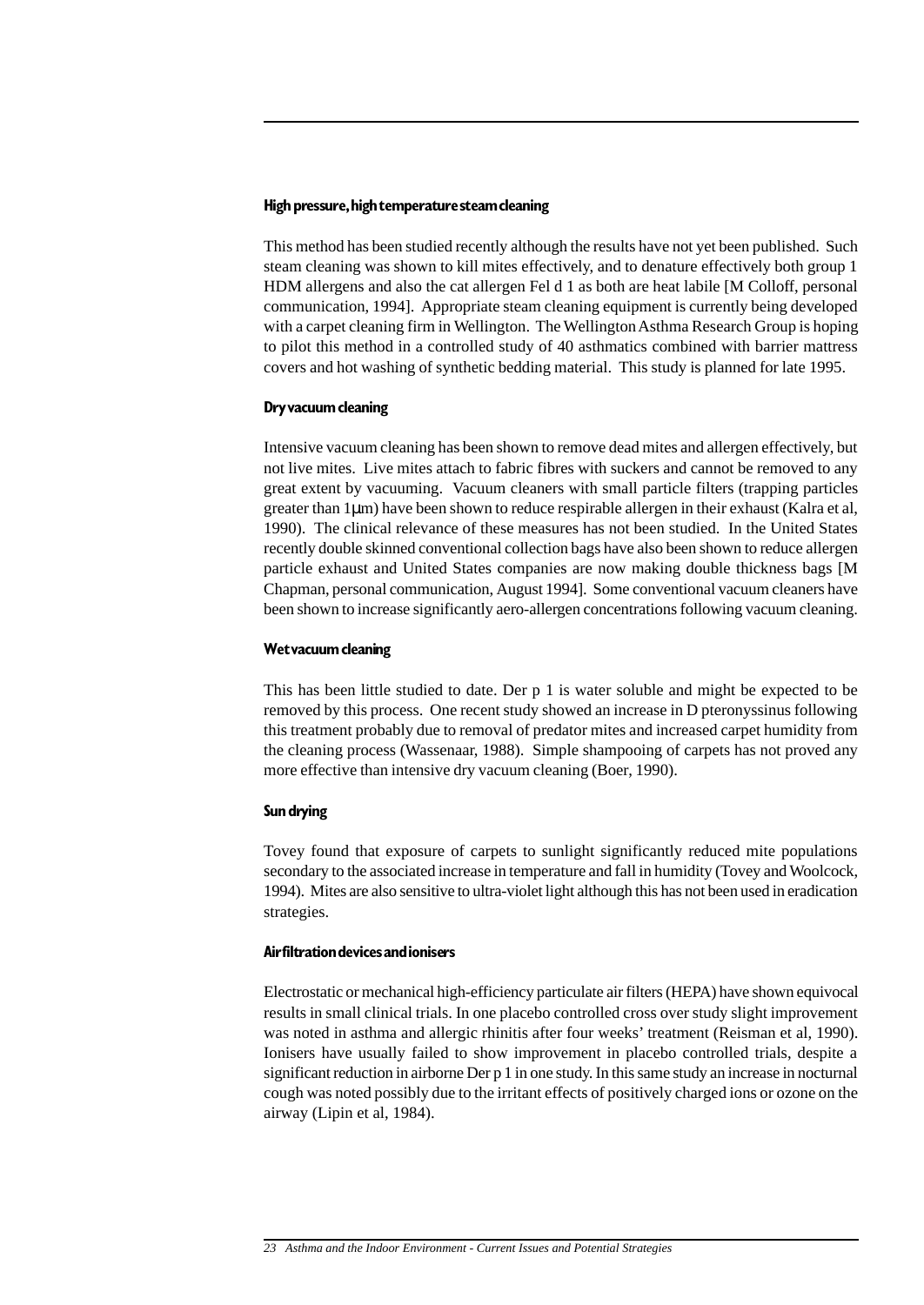# **Conclusions and Recommendations**

## **Large Scale Asthma Prevention**

The first step in managing asthma and allergic diseases environmentally is to increase allergy awareness amongst the population and amongst health care providers, and to include evaluation of atopic status and environmental allergens as a routine part of management.

Primary prevention of asthma is the ultimate goal of allergen avoidance and longitudinal studies of allergen avoidance in high risk infants need to be developed. At present there are no research data to support such interventions on a wide scale. For many research groups working in this area this is now a major priority, and small scale studies are already in the field. **Primary prevention**

In reviewing the rapidly expanding literature it is clear that there is a need to develop a large scale closely monitored programme of secondary asthma prevention. **Secondary prevention**

> In developmental terms the prototype 'product' - allergen avoidance - has now completed extensive field trials. The next stage should be to scale up these studies to a closely monitored public health intervention strategy with effective allergen, clinical and economic evaluations. Current asthma pharmaceuticals cost \$103 million per annum, 16 percent of the total drug expenditure [PHARMAC, personal communication, 1994]. In economic terms alone, this warrants a well monitored public health intervention. Such a proposed intervention should incorporate multiple avoidance strategies that could easily be adopted nationwide, along the lines outlined in this report.

### **Promoting allergy awareness**

New Zealand has lagged behind many other countries in promoting this aspect of asthma management. There is an urgent need to educate health professionals and the public about allergen avoidance in asthma. Few general physicians, or even respiratory physicians, would regularly determine the atopic status of their patients with skin tests, or specific IgE tests. Such tests should be routinely undertaken in atopic asthma. The New Zealand Asthma Foundation is preparing a campaign to educate both health professionals and the public about allergies and avoidance strategies in 1995. A Therapeutic Note for health professionals and information sheets were made available to the public during Asthma Awareness Week 1995. This increased awareness would allow individuals who can afford it, to undertake their own mite reduction strategies.

### **Monitoring allergen levels**

Monitoring of domestic allergen levels needs to be encouraged, and assays should become clinically available as well as being a research evaluation tool. Such measurements are essential in determining the efficacy of interventions. This will require laboratories to develop the specific ELISA assays which would present very little problem for most clinical laboratories as they do regularly use the ELISA techniques for many other routine clinical measurements. High levels of HDM allergen and the likelihood of similarly high levels of cat allergen in New Zealand underline the importance of promoting these strategies urgently.

*<sup>24</sup> Asthma and the Indoor Environment - Current Issues and Potential Strategies*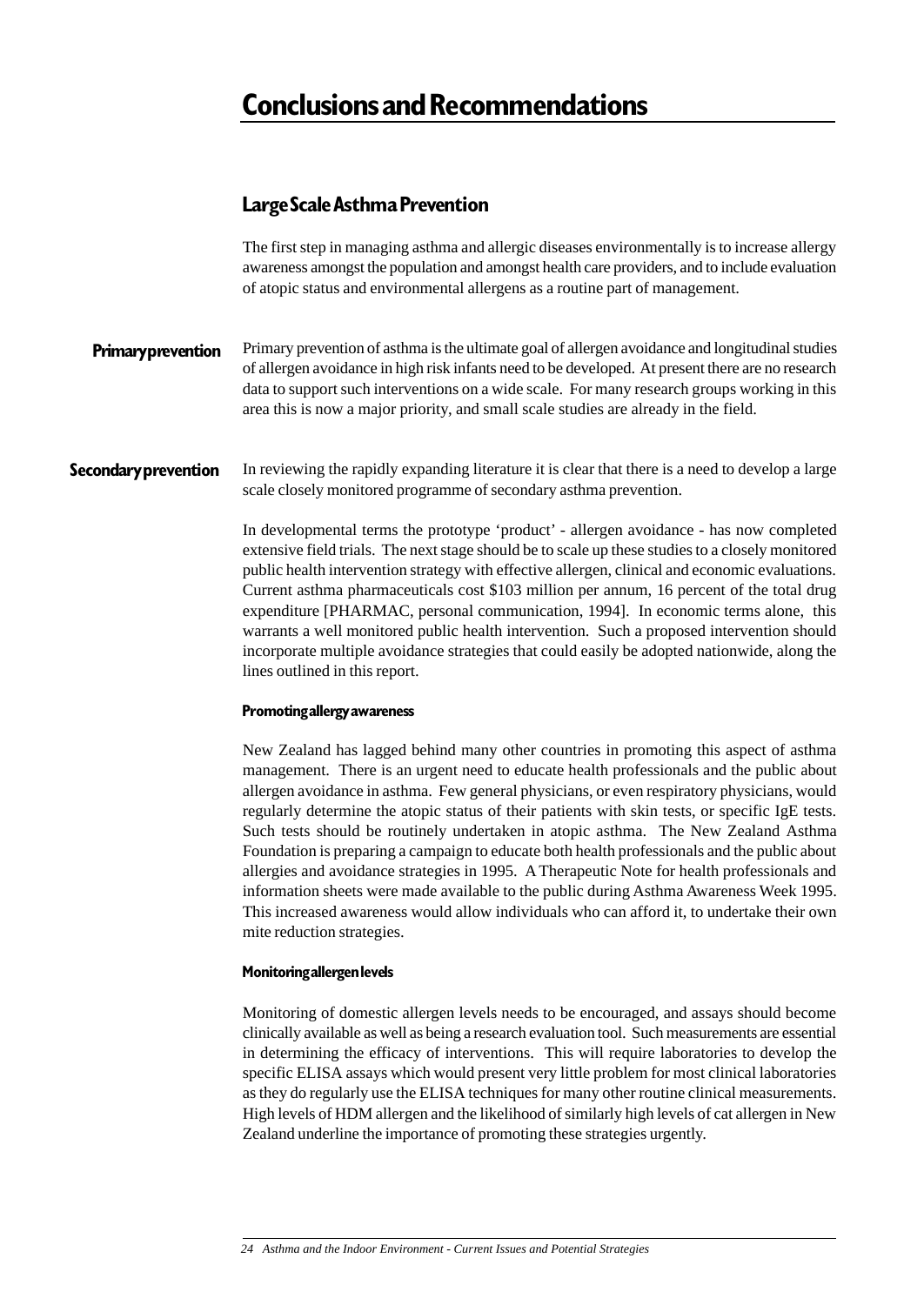### **Control**

Some methods of control have clearly proved more effective than others, although in general HDM and allergens have been reduced, and this has resulted in significant improvements in asthma symptoms. More well controlled and larger studies are now required.

Avoidance may be undertaken at two levels. The first level involves lifestyle changes designed to reduce mite populations. These include:

- <sup>λ</sup> regular cleaning
- <sup>λ</sup> removal of carpets
- <sup>λ</sup> using mattress covers
- $\lambda$  the replacement of bedding with synthetic materials that can be regularly hot washed
- $\lambda$  the elimination of pets, or strict removal of them from bedrooms.

The second level requires both:

- $\lambda$  discrete mite and allergen reduction using either physical or chemical methods
- $\lambda$  minimising damp within the home and ensuring adequate ventilation.
- This report concentrates on the domestic environment and specifically on HDMs and their allergens. There is now overwhelming evidence for the intimate association of house dust mite allergens with all stages of the development and maintenance of atopic asthma. There is clear evidence of the prime importance of these allergens in New Zealand and universal exposure to sensitising levels in Wellington homes has recently been demonstrated. Any systematic environmental intervention in New Zealand would have to start with attempting to reduce exposure to house dust mites. A wide range of intervention strategies studied in small projects, with varying degrees of scientific rigour, many showing improvement in asthma symptoms, have been presented. Small scale intervention studies are now underway in Wellington and further studies are planned in collaboration with the Christchurch respiratory research group. This is important because the New Zealand outdoor and indoor environments are different from many overseas, and the very high levels of allergen in New Zealand may require different or more intensive strategies. **Conclusions**

Such interventions are now entirely feasible, are supported by considerable research data, and require a national effort and should involve public and individual health professionals, the Ministry of Health, voluntary agencies such as the Asthma Foundation, and regional health authorities.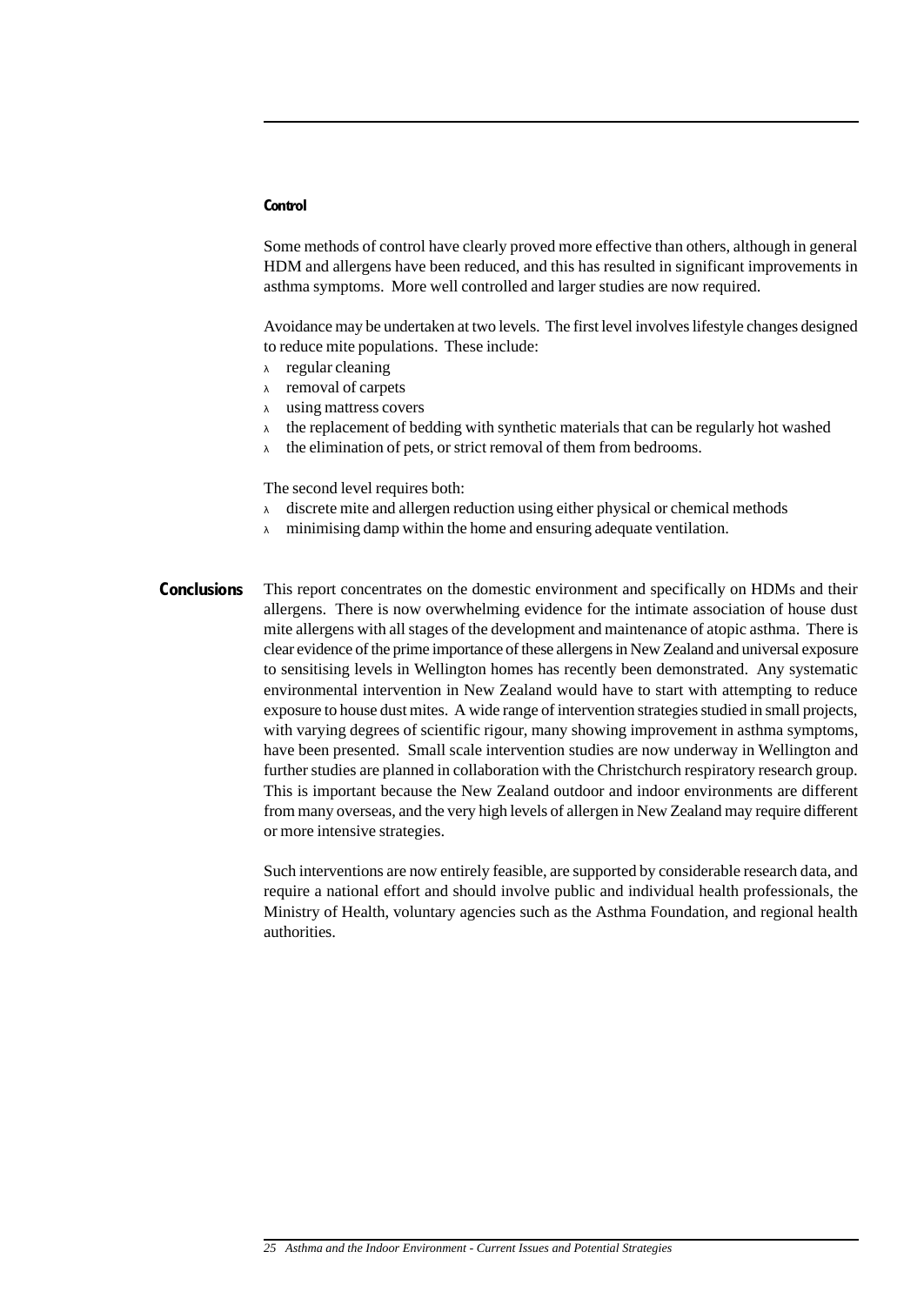# **References**

Alberg N. Asthma and allergic rhinitis in Swedish conscripts. Clin Exp Allergy 1989; 19: 59- 63.

Anto J, Sunyer J, Rodriguez-Roison R, et al. Community outbreaks of asthma associated with inhalation of soybean dust. N Eng J Med 1989; 320: 1097-102.

Arlian L. Biology and ecology of house dust mites Demataphagoides spp and Euroglyphu spp. Immunol Allergy Clin N America 1989; 9: 339-56.

American Thoracic Society (ATS). Health effects of atmospheric acids and their precursors: report of the ATS workshop. Am Rev Respir Dis 1991; 144: 464-7.

Auerbach I, Springer C, Godfrey S. Total population survey of the frequency and severity of asthma in 17 year old boys in an urban area in Israel. Thorax 1993; 48: 139-41.

Baden D, Mende T, Bikhazi G, et al. Bronchoconstriction caused by Florida red tide toxins. Toxicon 1982; 20: 929.

Baker A. Domestic mites and allergens. Allergy News 1994; 6: 3-4.

Beck H, Korsgaard J. Atopic dermatitis and house dust mites. Brit J Dermatol 1989; 120: 245- 51.

Bellomo R, Gigliotti P, Treloar A, et al. Two consecutive thunderstorm associated epidemics of asthma in the city of Melbourne. The possible role of rye grass pollen. Med J Aust 1992; 156(12): 834-7.

Bettany B, Chauval R, Edmunds C. Domestic Indoor Air Quality: a survey of the impact of gas appliances. Auckland: Institute of Environmental Health and Forensic Sciences, 1993.

Bhat K, Arroyave C, Marney S, et al. Plasma histamine changes during provoked bronchospasm in asthmatic patients. J Allergy Clin Immunol 1976; 58: 647.

Bischoff E, Fischer A, Liebenberg B. Assessment of mite numbers: new methods and results. Exp Applied Acarol 1992; 16: 1-14.

Bjorksten B. Risk factors in early childhood for the development of atopic diseases. Allergy 1994; 49: 400-7.

Bjorksten F, Suoniemi I, Koski V. Neonatal birch pollen contact and subsequent allergy to birch pollen. Clin Allergy 1980; 10: 585-91.

Blands J, Lowenstein H, Weeke B. Characterisation of extract of dog hair and dandruff from six different dog breeds by quantitative immunoelectrophoresis (CRIE). Acta Allergol 1977; 32: 147-50.

Boer R. The control of house dust mite allergens in rugs. J Allergy Clin Immunol 1990; 86: 808-14.

Bonini S, Margrini L, Rotiroti G, et al. Genetic and environmental factors in the changing incidence of allergy. Allergy 1994; 49: 6-14.

*<sup>26</sup> Asthma and the Indoor Environment - Current Issues and Potential Strategies*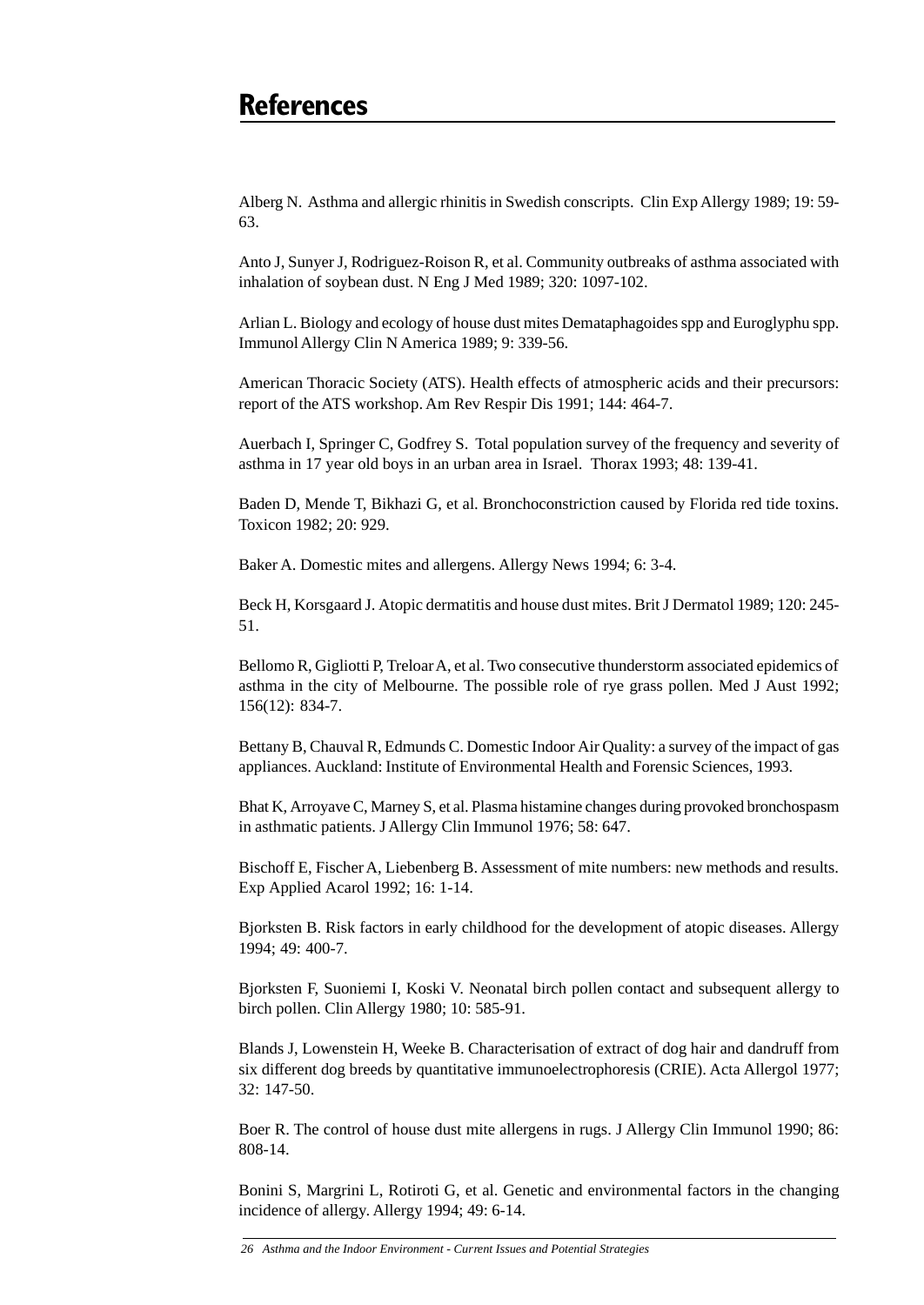Buist A, Vollmer W. Reflections on the rise in asthma morbidity and mortality. JAMA 1990; 264: 1719-20.

Burney PG, Chinn S, Rona RJ. Has the prevalence of asthma increased in children? Evidence from the national study of health and growth 1973-1986. BMJ 1990; 300: 1306-10.

Burr ML, Butland BK, King S, et al. Changes in asthma prevalence: two surveys 15 years apart. Arch Dis Childhood 1989; 64: 1452-6.

Burr M, Limb E, Andrae S, et al. Childhood asthma in four countries. Int J Epidemiol 1994; 23: 341-7.

Chapman M, Platts-Mills T. Purification and characterisation of the major allergen from Dermmatophagiodes pteronyssinus - antigen PI. J Immun 1980; 125: 592-7.

Chapman M, Rowntree S, Mitchell E, et al. Quantative assessment of IgG and IgE antibodies to inhalant allergens in patients with atopic dermatitis. J Allergy Clin Immunol 1983; 72: 27- 33.

Charpin D, Vervloet D, Lanteaume A, et al. Asthma and allergy to house dust mites in populations living at high altitudes. Chest 1988; 93(4): 758-61.

Colloff M. Use of liquid nitrogen in the control of house dust mite populations. Clin Allergy 1986; 16: 411-17.

Colloff M. House dust mites - part II. Chemical control. Pesctic Outlook 1990; 1(2): 3-8.

Cornere B. House dust mites: a national survey. NZ Med J 1972; 76: 270-1.

Crane J, Pearce N, Burgess C, et al. Asthma deaths in New Zealand. BMJ 1992; 304 (letter): 1307.

Crane J, Pearce N, Flatt A, et al. Prescribed fenoterol and death from asthma in New Zealand, 1981-83: case control study. Lancet 1989; 139: 917-22.

Dandeu J, Le Mao J, Rabillon J, et al. Antigens and allergens of Dermatophagoides farinae mites II. Purification of Ag 11, a major allergen in Dermatophagoides farinae. Immunol 1982; 46: 679-87.

Dawson B, Horobin G, Illsley R, et al. A survey of childhood asthma in Aberdeen. Lancet 1969; i: 827-31.

Dorward A, Colloff M, MacKay N, et al. Effect of house dust mite avoidance measures in adult atopic asthma. Thorax 1988; 43: 98-102.

Dowse GK, Turner KJ, Stewart GA, et al. The association between Dermatophagoides mites and the increasing prevalence of asthma in village communities within the Papua New Guinea highlands. J Allergy Clin Immunol 1985; 75: 75-83.

Edfors-Lubs M. Allergy in 7000 twin pairs. Acta Allergol 1971; 26: 249-85.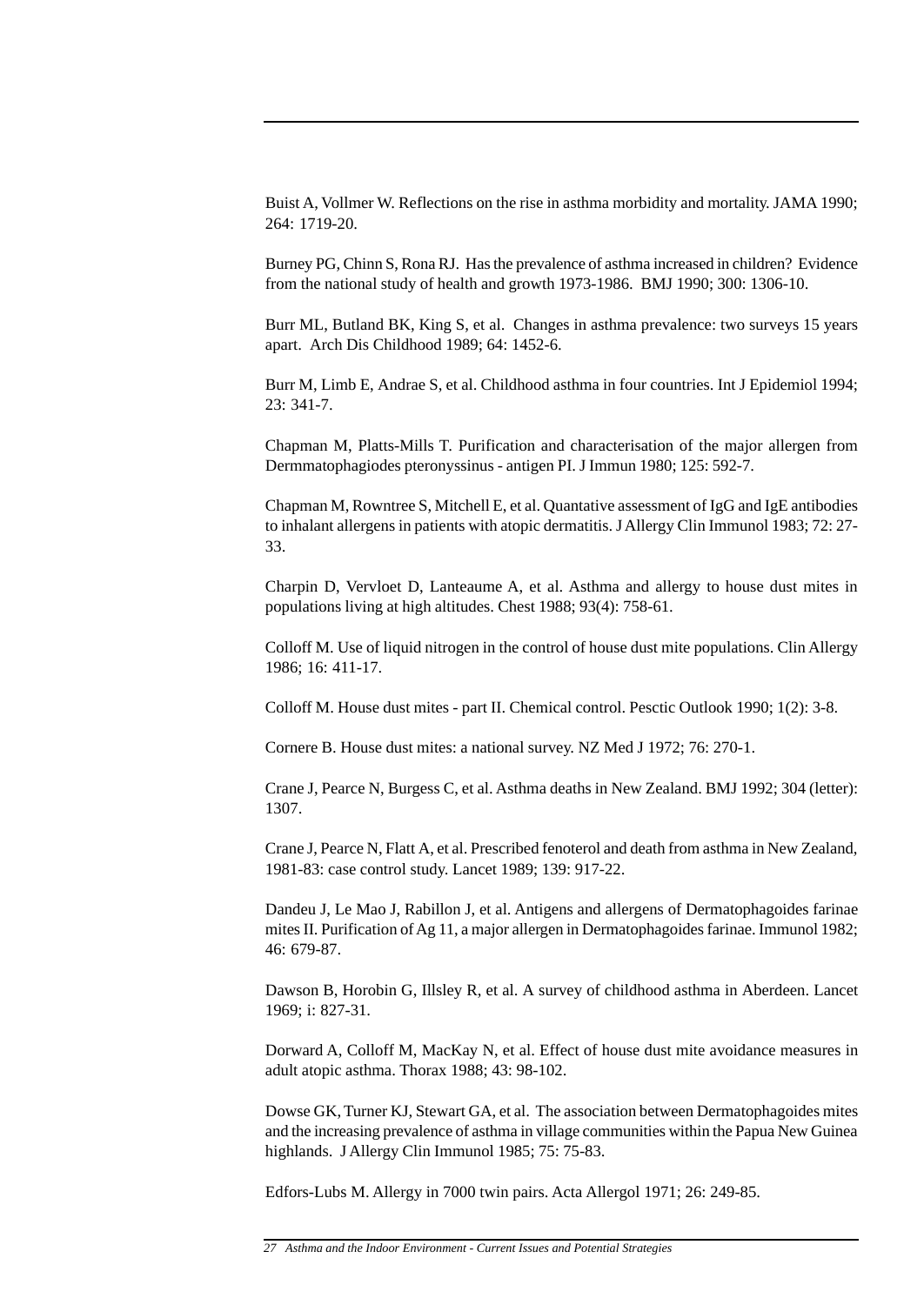Ericsson G, Camner P. Health effects of sulfur oxides and particulate matter in ambient air. Scand J Work Environ Health 1983; 9(suppl 3): 1-52.

Gergen PJ, Mullally DI, Evans R. National survey of prevalence of asthma among children in the United States, 1976 to 1980. Pediatrics 1988; 81: 1-7.

Grainger J, Woodman K, Pearce NE et al. Prescribed fenoterol and death from asthma in New Zealand, 1981-1987: a further case-control study. Aust NZ J Med 1991; 21: 650 (abstract).

Green W, Nicholas N, Salome C, et al. Reduction of house dust mites and mite allergens: effects of spraying carpets and blankets with Allersearch agent. Clin Exp Allergy 1989; 19: 203-7.

Haahtela T, Lindholm H, Bjorksten F, et al. Prevalence of asthma in Finnish young men. BMJ 1990; 301: 266-8.

Harving H, Hansen L. Korsgaard J, et al. House dust mite allergy and anti-mite measures in the indoor environment. Allergy 1991; 46(suppl 11): 33-8.

Harving H, Korsgaard J, Dahl R. Mechanical ventilation in dwellings as preventive measure in mite-asthma. Allergy Proc 1988; 9: 283 (abstr).

Hsieh K-H, Shen J. Prevalence of childhood asthma in Taipei, Taiwan and other Asian Pacific countries. J Asthma 1988; 25(2): 73-82.

Infante-Rivard C. Childhood asthma and indoor environmental risk factors. Am J Epidemiol 1993; 137: 834-44.

Infante-Rivard C, Sukia SE, Roberge D, et al. The changing frequency of childhood asthma. J Asthma 1987; 24: 283-8.

Inman W, Adelstein A. Rise and fall of asthma mortality in England and Wales in relation to use of pressurized aerosols. Lancet 1969; i: 279-85.

Isaacs N. Health and housing - the question of the internal environment. In: Tovey E (editor). Mites, Asthma and Domestic Design. Sydney: Sydney University Printing Service, 1993.

Jackson R, Beaglehole R, Rea H, et al. Mortality from asthma: a new epidemic in New Zealand. BMJ 1982; 285: 771-4.

Kalra S, Owen S, Hepworth J, et al. Airborne house dust mite antigen after vacuum cleaning. Lancet 1990; 336: 440.

Kinnaird C. Thermal death point of Dermatophagoides pteronyssinus (Astigmata Pyroglyphidae), the house dust mite. Acarologia 1974; 16: 340-42.

Lehrer S, Barbandi F, Taylor J et al. Tobacco smoke sensitivity - is there an immunologic basis? J Allergy Clin Immunol 1984; 73: 240-5.

Liard R, Chansin R, Neukirch F, et al. Prevalence of asthma among teenagers attending school in Tahiti. J Epidemiol Comm Health 1988; 42: 149-51.

*<sup>28</sup> Asthma and the Indoor Environment - Current Issues and Potential Strategies*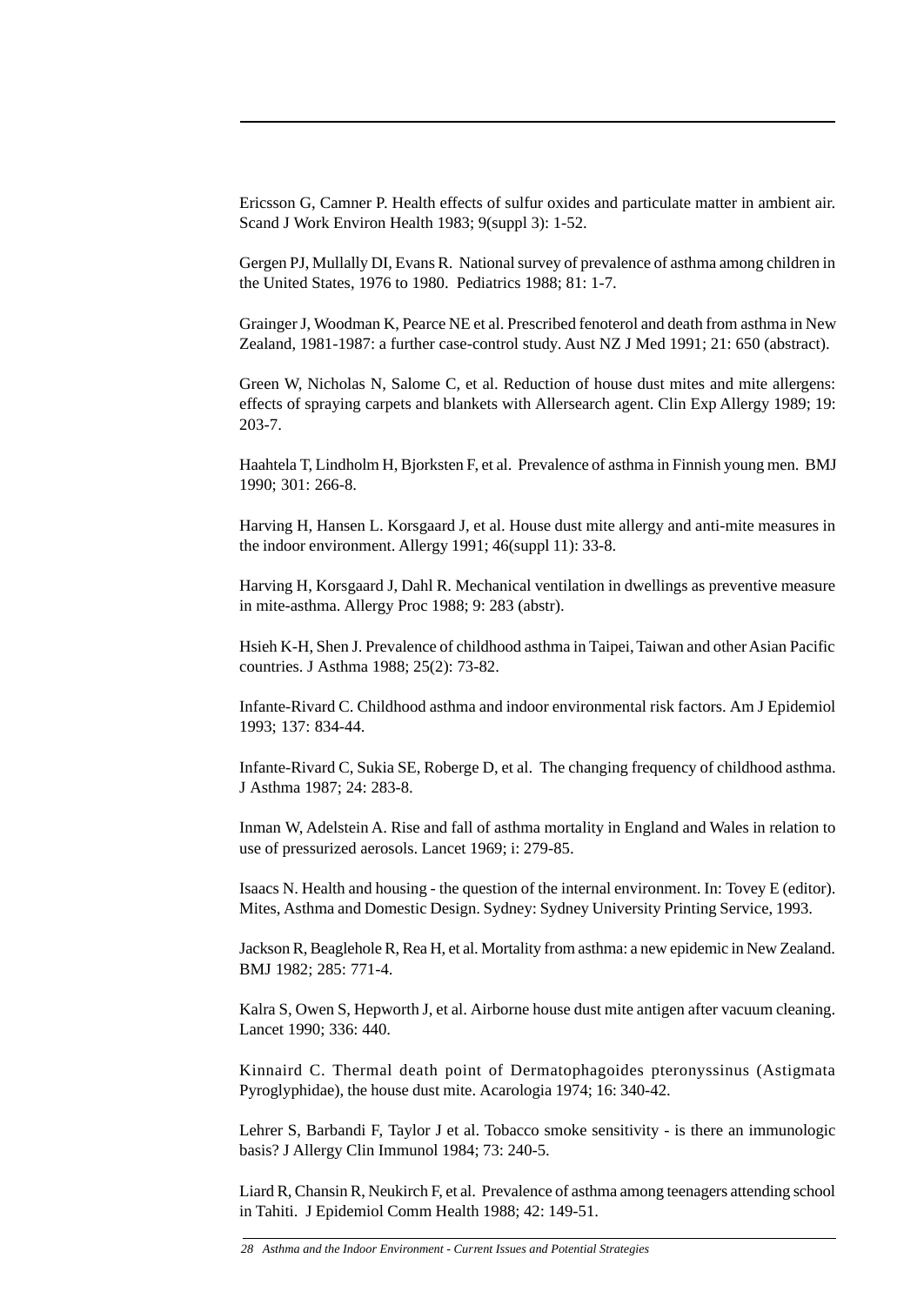Lipin I, Gur I, Amitari Y, et al. Effect of positive ionisation of inspired air on the response of asthmatic children to exercise. Thorax 1984; 39: 594-6.

Lipman M. Health effects of ozone: a critical review. J Air Waste Manag Assoc 1989; 39: 672-95.

Luczynska C, Arruda L, Platts-Mills T, et al. A two-site monoclonal antibody ELISA for the quantification of the major Dermatophagoides spp allergens Der pI and Der fl. J Immunol Methods 1989; 118: 227-35.

Luczynska C, Li Y, Chapman M, et al. Airborne concentrations and particle distribution of allergen derived from domestic cats; measurements using a cascade impactor, liquid impinger and a two site monoclonal antibody assay for Fel d 1. Am Rev Respir Dis 1990; 141: 361-7.

Magnusson C. Cord serum IgE in relation to family history and as a predictor of atopic disease in early infancy. Allergy 1988; 43: 241-51.

Marbury M, Kriegler R. Formaldehyde. In: Samet J, Spengler JD (editors). Indoor Air Pollution: A Health Perspective. London: The John Hopkins University Press, 1991: 223-51.

Milligen F, Vroom T, Aalberse R. Presence of Felis Domesticus allergen I in the cat's salivary and lacrimal glands. Int Arch Allergy Appl Immunol 1990; 92: 375-8.

Milne G. The incidence of asthma in Lower Hutt. NZ Med J 1969; 70: 27-9.

Mitchell EA. Increasing prevalence of asthma in children. NZ Med J 1983; 96: 463-4.

Miyamoto T, Oshima S, Ishizaka T, et al. Allergenic identity between the common floor mite and house dust as a causative agent in bronchial asthma. J Allergy 1968; 42: 14-28.

Molfino N, Wright S, Katz I, et al. Effects of low concentrations of ozone on inhaled allergen responses in asthmatic subjects. Lancet 1991; 338: 199-203.

Morrison-Smith J. The prevalence of asthma and wheezing in children. Br J Dis Chest 1976; 70: 73-7.

Murray A, Ferguson A. Dust free bedroooms in the treatment of asthmatic children with house dust or house dust mite allergy: A controlled trial. Pediatrics 1983; 71(3) 418-22.

Nakagomi T, Itaya H, Tominaga T, et al. Is atopy increasing? Lancet 1994; 343: 121-2.

Neas L, Dockery D, Ware J, et al. Association of indoor nitrogen dioxide with respiratory symptoms and pulmonary function in children. Am J Epidemiol 1991; 134: 204-19.

Ninan TK, Russell G. Respiratory symptoms and atopy in Aberdeen school children: evidence from two surveys 25 years apart. BMJ 1992; 304: 873-5.

Nishima S. A study of the prevalence of bronchial asthma in school children in western districts of Japan: comparison between the studies in 1982 and in 1992 with the same methods and same districts. Arerugi 1993; 42: 192-204.

*<sup>29</sup> Asthma and the Indoor Environment - Current Issues and Potential Strategies*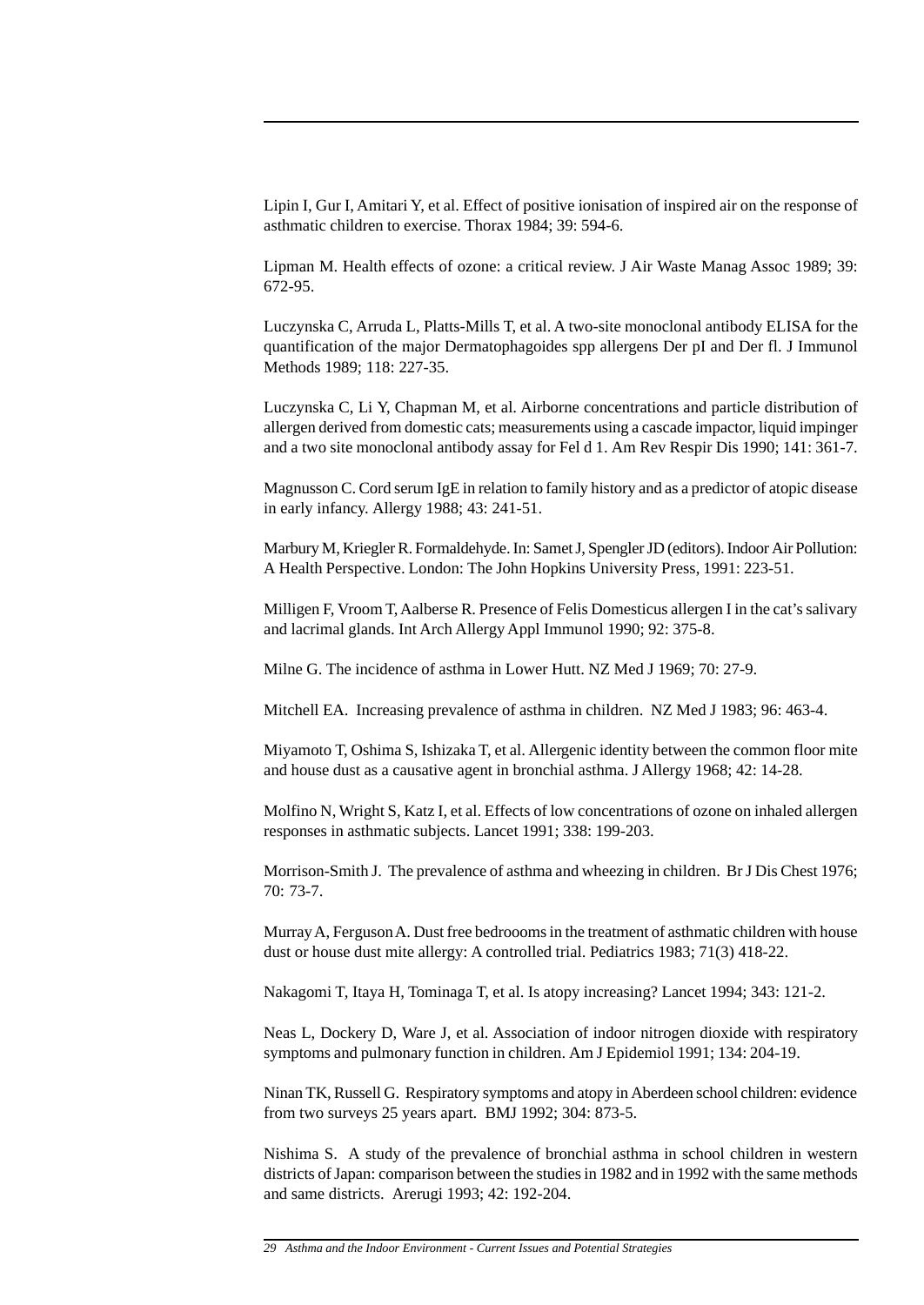Page C. One explanation of the asthma paradox: inhibition of natural anti-inflammatory mechanisms by beta 2 agonists. Lancet 1991; 337: 717-20.

Pearce N, Crane J, Burgess C, et al. Beta agonists and asthma mortality: déjà vu. Clin Exper Allergy 1991; 21: 401-10.

Pearce N, Grainger J, Atkinson M, et al. Case-control study of prescribed fenoterol and death from asthma in New Zealand, 1977-1981. Thorax 1990; 45; 170-5.

Peat JK, Salome CJ, Haby M, et al. Changes in prevalence of asthma and allergy in Australian children 1982-92. Am Rev Respir Dis 1993; 147: A800.

Peat J, van der Berg R, Green W, et al. Changing prevalence of asthma in Australian children. BMJ 1994; 308: 1591-6.

Perdrizet S, Neukirch F, Cooreman J, et al. Prevalence of asthma in adolescents in various parts of France and its relationship to respiratory allergic manifestations. Chest 1987; 91(supplement): 104S-6S.

Platts-Mills T, de Weck A. Dust mite allergens and asthma: a worldwide problem. J Allergy Clin Immunol 1989; 83(2(1)): 416-26.

Platts-Mills T, Heyman P, Longbottom J, et al. Airborne allergens associated with asthma: particle size measurements with a cascade impactor. J Allergy Clin Immunol 1986; 77: 850-7.

Platts-Mills T, Thomas W, Aalberse R, et al. Dust mite allergens and asthma: report of a second international workshop. J Allergy Clin Immunol 1992; 89: 1046-60.

Platts-Mills T, Tovey E, Mitchell E, et al. Reduction of bronchial hyperreactivity during prolonged allergen avoidance. Lancet 1982; 2: 675-8.

Pope C. Respiratory health admissions associated with PM10 pollution in Utah, Salt Lake City and Cache Valleys. Arch Environ Health 1991; 46: 90-7.

Reisman R, Mauriello P, Davis G, et al. A double-blind study of the effectiveness of a highefficiency particulate air (HEPA) filter in the treatment of patients with perennial allergic rhinitis and asthma. J Allergy Clin Immunol 1990; 85: 1050-7.

Robertson CF, Heycock E, Bishop J, et al. Prevalence of asthma in Melbourne school children: changes over 26 years. BMJ 1991; 302: 1116-8.

Schrenk H, Heiman H, Clayton G, et al. Air pollution in Donora, Pennsylvania. Epidemiology of the unusual smog episode of October 1948. Public Health Bulletin 1949; 306.

Scott J. Fog and deaths in London, December 1952. Public Health Reports 1953; 68: 474-9.

Sears M, Herbison G, Holdaway M, et al. The relative risks of sensitivity to grass pollen house dust mite and cat dander in the development of childhood asthma. Clinical and Experimental Allergy 1988; 19(4): 419-24.

*<sup>30</sup> Asthma and the Indoor Environment - Current Issues and Potential Strategies*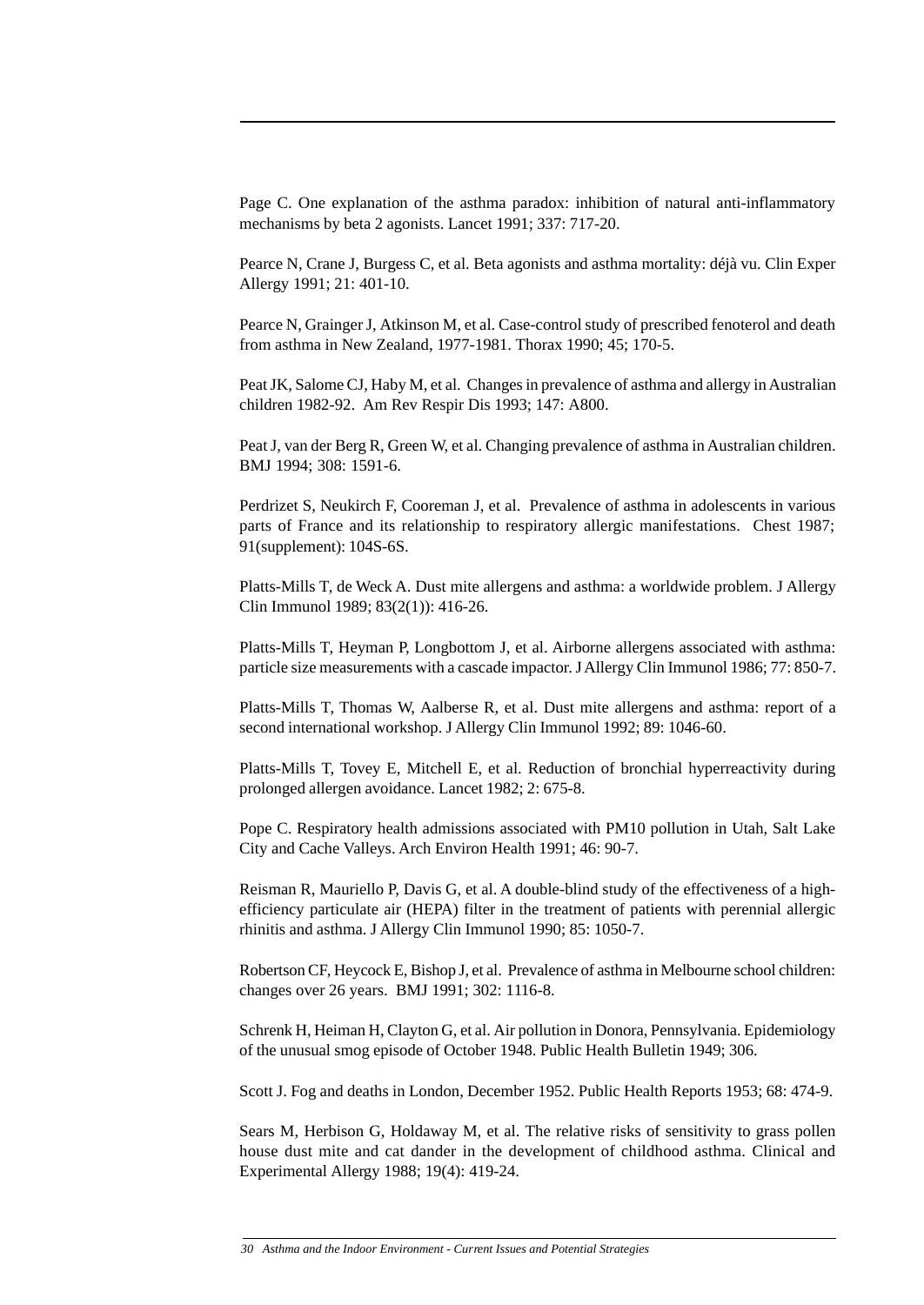Sears M, Rea H, Fenwick J, et al. Asthma mortality in New Zealand: a two year national study. NZ Med J 1985; 98: 271-5.

Seaton A, Godden D, Brown K. Increase in asthma: a more toxic environment or a more susceptible population? Thorax 1994; 49: 171-4.

Senthilselvan A. Association of asthma with use of pesticides. In: Wood T (editor). National Workshop on Asthma and the Environment. Quebec: Canadian Lung Association, 1992: 17.

Shaw RA, Crane J, O'Donnell TV, et al. Increasing asthma prevalence in a rural New Zealand adolescent population: 1975-89. Arch Dis Childhood 1990; 65: 1319-23.

Shaw R, Woodman K, Crane J, et al. Risk factors for asthma symptoms in Kawerau children. NZ Med J 1994; 107: 387-91.

Shirakawa T, Li A, Dubowitz M, et al. Association between atopy and variants of the beta subunit of the high affinity immunoglobulin E receptor. Nature Genetics 1994; 7: 125-30.

Speizer F, Doll R. A century of asthma deaths in young people. BMJ 1968; 3: 245-6.

Spitzer W, Suissa S, Ernst P, et al. The use of beta agonists and the risk of death and near death from asthma. N Engl J Med 1992; 326(8): 501-6.

Sporik R, Holgate S, Platts-Mills T, et al. Exposure to house dust mite allergen (Der pI) and the development of asthma in childhood. N Eng J Med 1990; 323: 502-7.

Stolley P. Asthma mortality: Why the United States was spared an epidemic of deaths due to asthma. Am Rev Respir Dis 1972; 105: 883-90.

Taylor B, Normal A, Orgel H, et al. Transient IgA deficiency and pathogenesis of infantile atopy. Lancet 1973; ii: 111-13.

Tovey E, Woolcock A. Direct exposure of carpets to sunlight can kill all mites. J Allergy Clin Immunol 1994; 93: 1072-4.

van Bronswijk J, Koekkoek H. Effects of low temperatures on the family Pyroglyphidae (acari sarcoptiformes). N Am J Zool 1972; 22: 207-12.

van Helmont. Oriatrike, or a physic refined (1662). In: Ral Brewk (editor). Classic Papers in Asthma, Vol 1. London: Science Press Ltd, 1990: 320-25.

Venables K, Topping M, Howe W, et al. Interaction of smoking, and atopy in producing IgE antibody against a hapten protein conjugate. BMJ 1985; 290: 201-4.

Vervloet D, Bongrand P, Arnaud A, et al. Données objectives cliniques et immunologiques observées au cours d'une cure d'altitude à Briançon chez les enfants allergiques à la poussiere de maison et à Dermataphagoides. Rec Fr Mal Resp 1979; 7: 19-27.

von Mutius E, Fritzsch C, Weiland S, et al. Prevalence of asthma and allergic disorders among children in united Germany: a descriptive comparison. BMJ 1992; 305: 1395-9.

*<sup>31</sup> Asthma and the Indoor Environment - Current Issues and Potential Strategies*